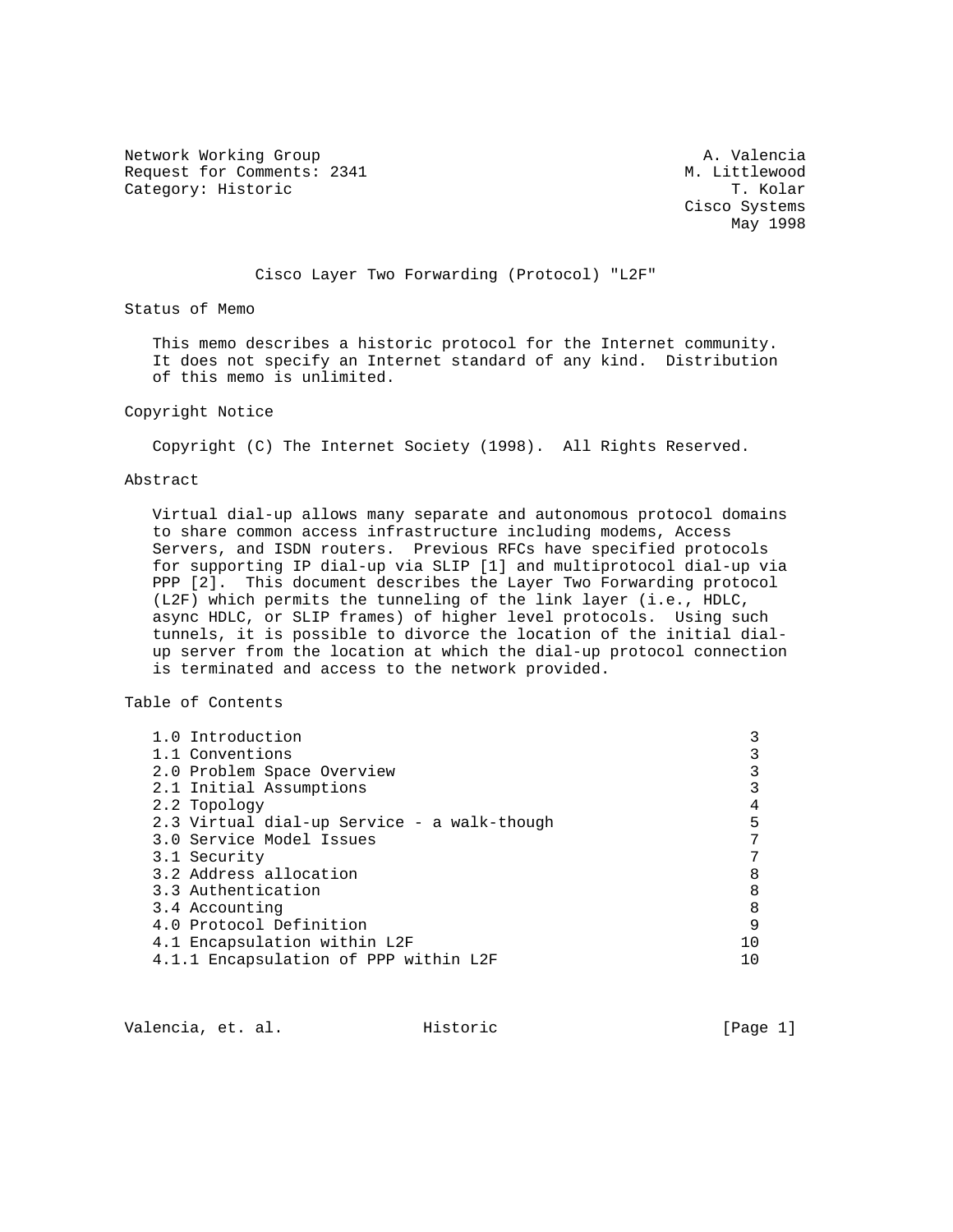| 4.1.2 Encapsulation of SLIP within L2F    | 10              |
|-------------------------------------------|-----------------|
| 4.2 L2F Packet Format                     | 10              |
| 4.2.1 Overall Packet Format               | 10              |
| 4.2.2 Packet Header                       | 11              |
| 4.2.3 Version field                       | 11              |
| 4.2.4 Protocol field                      | 11              |
| 4.2.5 Sequence Number                     | 12              |
| 4.2.6 Packet Multiplex ID                 | 12 <sup>°</sup> |
| 4.2.7 Client ID                           | 13              |
| $4.2.8$ Length                            | 13              |
| 4.2.9 Packet Checksum                     | 13              |
| 4.2.10 Payload Offset                     | 14              |
| 4.2.11 Packet Key                         | 14              |
| 4.2.12 Packet priority                    | 14              |
| 4.3 L2F Tunnel Establishment              | 14              |
| 4.3.1 Normal Tunnel Negotiation Sequence  | 15              |
| 4.3.2 Normal Client Negotiation Sequence  | 17              |
| 4.4 L2F management message types          | 18              |
| 4.4.1 L2F message type: Invalid           | 18              |
| 4.4.2 L2F_CONF                            | 19              |
| 4.4.3 L2F_OPEN, tunnel establishment      | 20              |
| 4.4.4 L2F_OPEN, client establishment      | 20              |
| 4.4.5 L2F_CLOSE                           | 22              |
| 4.4.6 L2F_ECHO                            | 22              |
| 4.4.7 L2F_ECHO_RESP                       | 23              |
| 4.5 L2F Message Delivery                  | 23              |
| 4.5.1 Sequenced Delivery                  | 23              |
| 4.5.2 Flow Control                        | 23              |
| 4.5.3 Tunnel State Table                  | 24              |
| 4.5.4 Client State Table                  | 25              |
| 5.0 Protocol Considerations               | 26              |
| 5.1 PPP Features                          | 26              |
| 5.2 Termination                           | 26              |
| 5.3 Extended Authentication               | 26              |
| 5.4 MNP4 and Apple Remote Access Protocol | 27              |
| 5.5 Operation over IP/UDP                 | 27              |
| 6.0 Acknowledgments                       | 27              |
| 7.0 References                            | 27              |
| 8.0 Security Considerations               | 28              |
| 9.0 Authors' Addresses                    | 28              |
| 10.0 Full Copyright Statement             | 29              |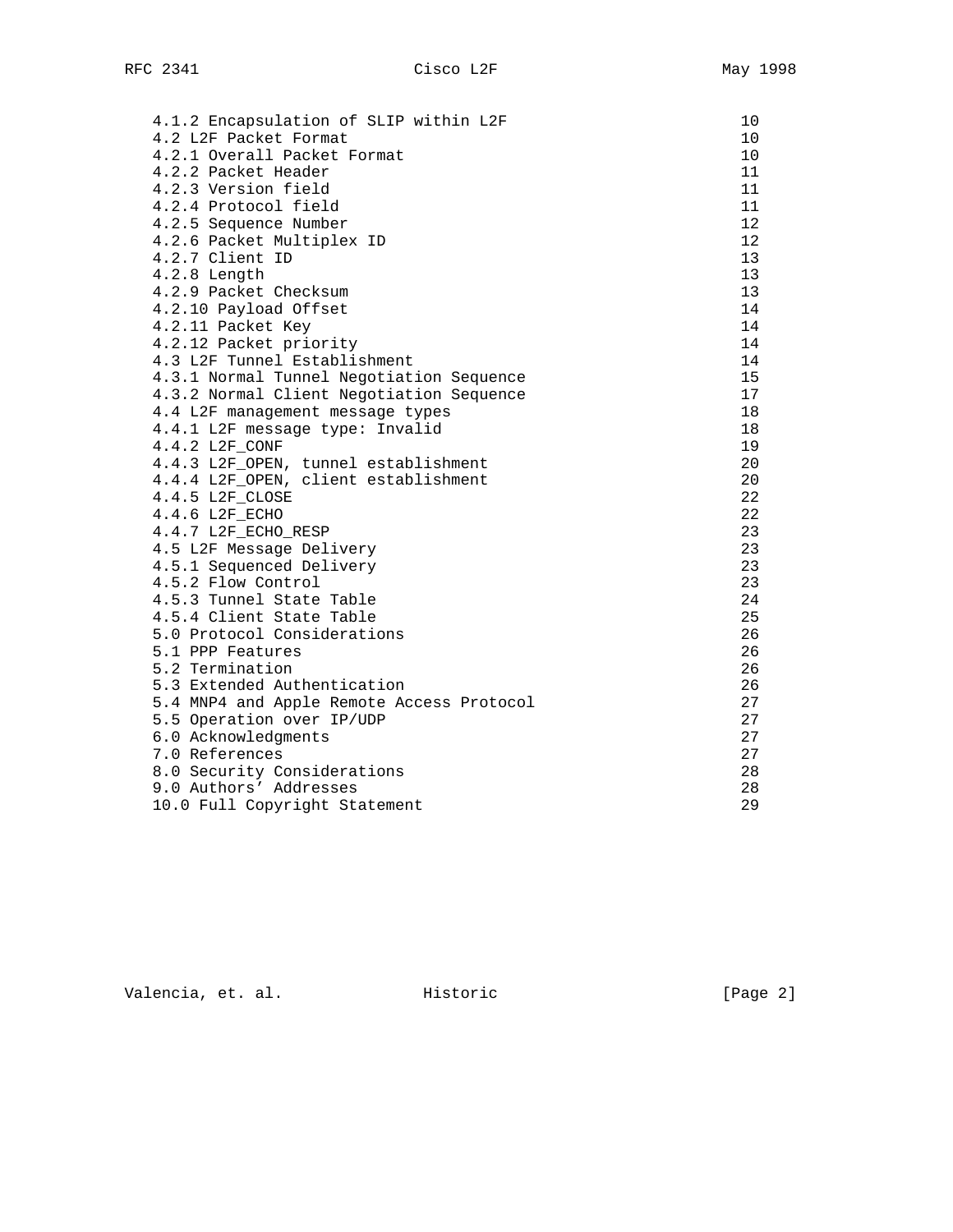### 1.0 Introduction

 The traditional dial-up network service on the Internet is for registered IP addresses only. A new class of virtual dial-up application which allows multiple protocols and unregistered IP addresses is also desired on the Internet. Examples of this class of network application are support for privately addressed IP, IPX, and AppleTalk dial-up via SLIP/PPP across existing Internet infrastructure.

 The support of these multiprotocol virtual dial-up applications is of significant benefit to end users and Internet Service providers as it allows the sharing of very large investments in access and core infrastructure and allows local calls to be used. It also allows existing investments in non-IP protocol applications to be supported in a secure manner while still leveraging the access infrastructure of the Internet.

 It is the purpose of this RFC to identify the issues encountered in integrating multiprotocol dial-up services into an existing Internet Service Provider's Point of Presence (hereafter referred to as ISP and POP, respectively), and to describe the L2F protocol which permits the leveraging of existing access protocols.

### 1.1. Conventions

 The following language conventions are used in the items of specification in this document:

- o MUST, SHALL, or MANDATORY -- This item is an absolute requirement of the specification.
- o SHOULD or RECOMMEND -- This item should generally be followed for all but exceptional circumstances.
- o MAY or OPTIONAL -- This item is truly optional and may be followed or ignored according to the needs of the implementor.

### 2.0 Problem Space Overview

 In this section we describe in high level terms the scope of the problem that will be explored in more detail in later sections.

#### 2.1 Initial Assumptions

 We begin by assuming that Internet access is provided by an ISP and that the ISP wishes to offer services other than traditional registered IP address based services to dial-up users of the network.

Valencia, et. al. Historic [Page 3]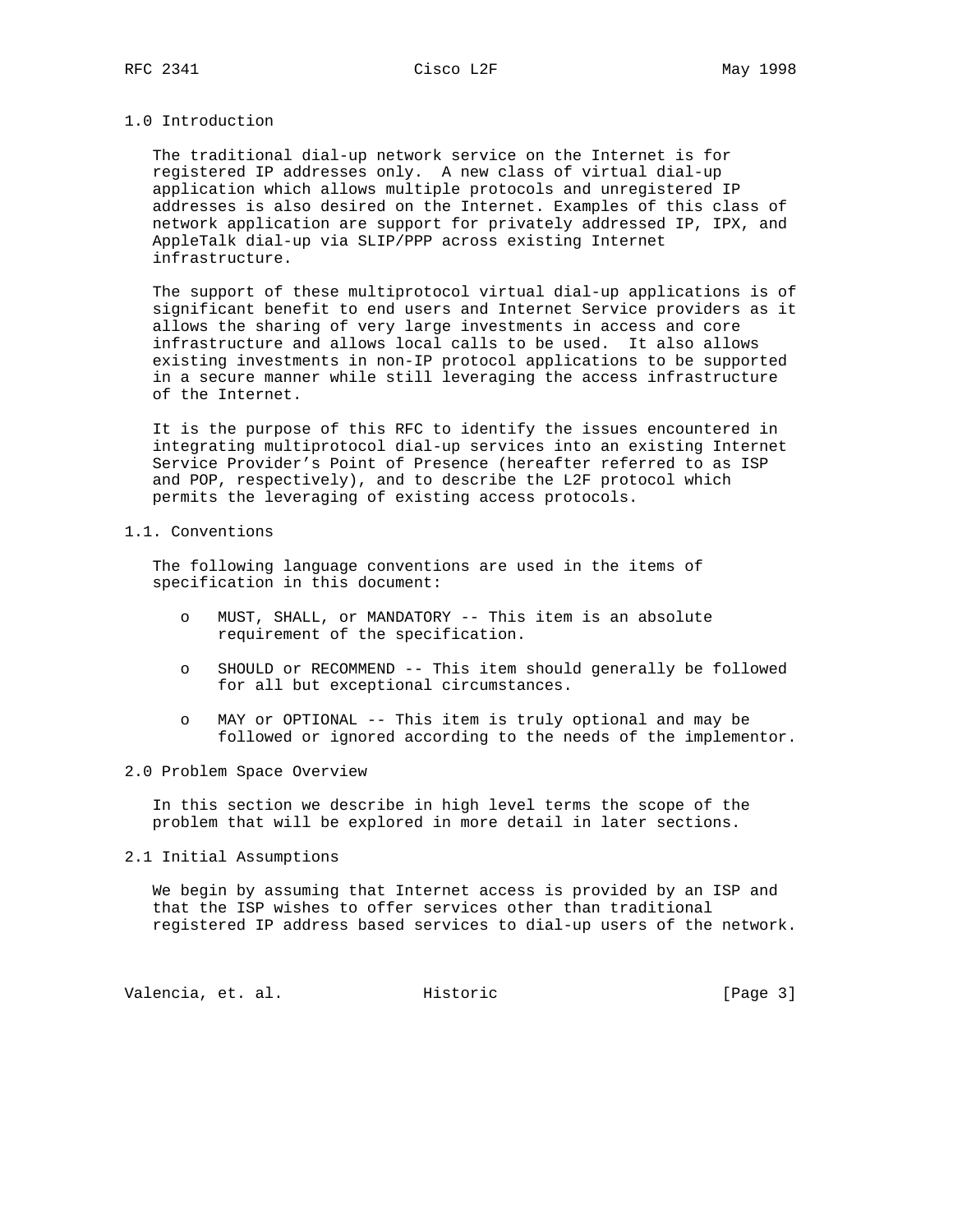We also assume that the user of such a service wants all of the

 security facilities that are available to him in a dedicated dial-up configuration. In particular, the end user requires:

- + End System transparency: Neither the remote end system nor his home site hosts should require any special software to use this service in a secure manner.
- + Authentication as provided via dial-up PPP CHAP or PAP, or through other dialogs as needed for protocols without authentication (e.g., SLIP). This will include TACACS+ and RADIUS solutions as well as support for smart cards and one-time passwords. The authentication should be manageable by the user independently of the ISP.
- + Addressing should be as manageable as dedicated dial-up solutions. The address should be assigned by the home site and not the ISP.
- + Authorization should be managed by the home site as it would in a direct dial-up solution.
- + Accounting should be performed both by the ISP (for billing purposes) and by the user (for charge-back and auditing).

# 2.2 Topology

 Shown below is a generic Internet with Public switched Telephone Network (PSTN) access (i.e., async PPP via modems) and Integrated Services Digital Network (ISDN) access (i.e., synchronous PPP access). Remote users (either async PPP or SLIP, or ISDN) will access the Home LAN as if they were dialed into the Home Gateway, although their physical dial-up is via the ISP Network Access Server.

Valencia, et. al. Historic [Page 4]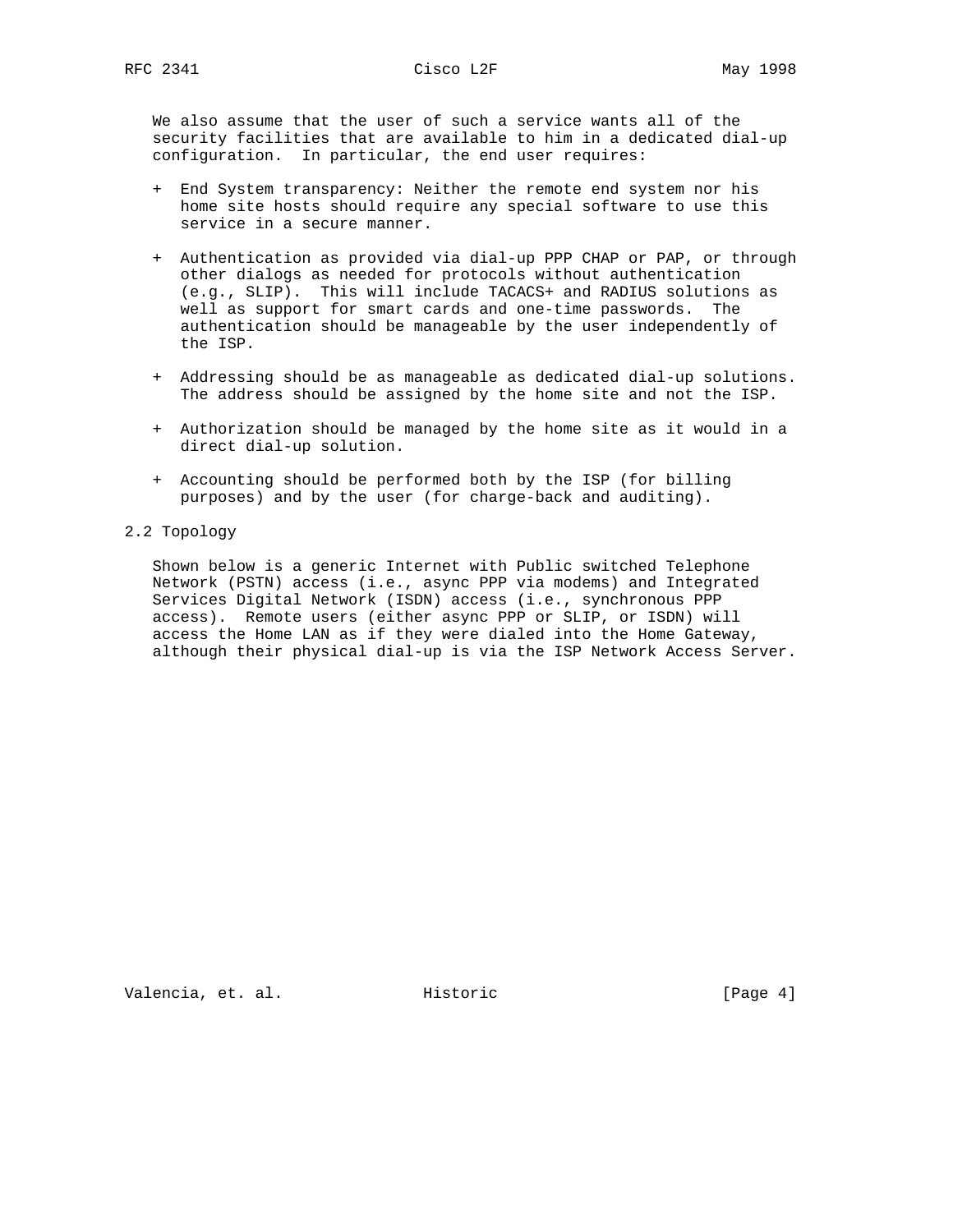

- [H] = Home Gateway
- $[L]$  = Home LAN(s)
- [R] = Router
- [U] = Remote User
- [N] = ISP Network Access Server ("NAS")
- 2.3 Providing Virtual dial-up Services a walk-through

 To motivate the following discussion, this section walks through an example of what might happen when a Virtual dial-up client initiates access.

 The Remote User initiates a PPP connection to an ISP via either the PSTN or ISDN. The Network Access Server (NAS) accepts the connection and the PPP link is established.

 The ISP undertakes a partial authentication of the end system/user via CHAP or PAP. Only the username field is interpreted to determine whether the user requires a Virtual dial-up service. It is expected-- but not required--that usernames will be structured (e.g. littlewo@cisco.com). Alternatively, the ISP may maintain a database mapping users to services. In the case of Virtual dial-up, the mapping will name a specific endpoint, the Home Gateway.

 If a virtual dial-up service is not required, standard access to the Internet may be provided.

Valencia, et. al. Historic [Page 5]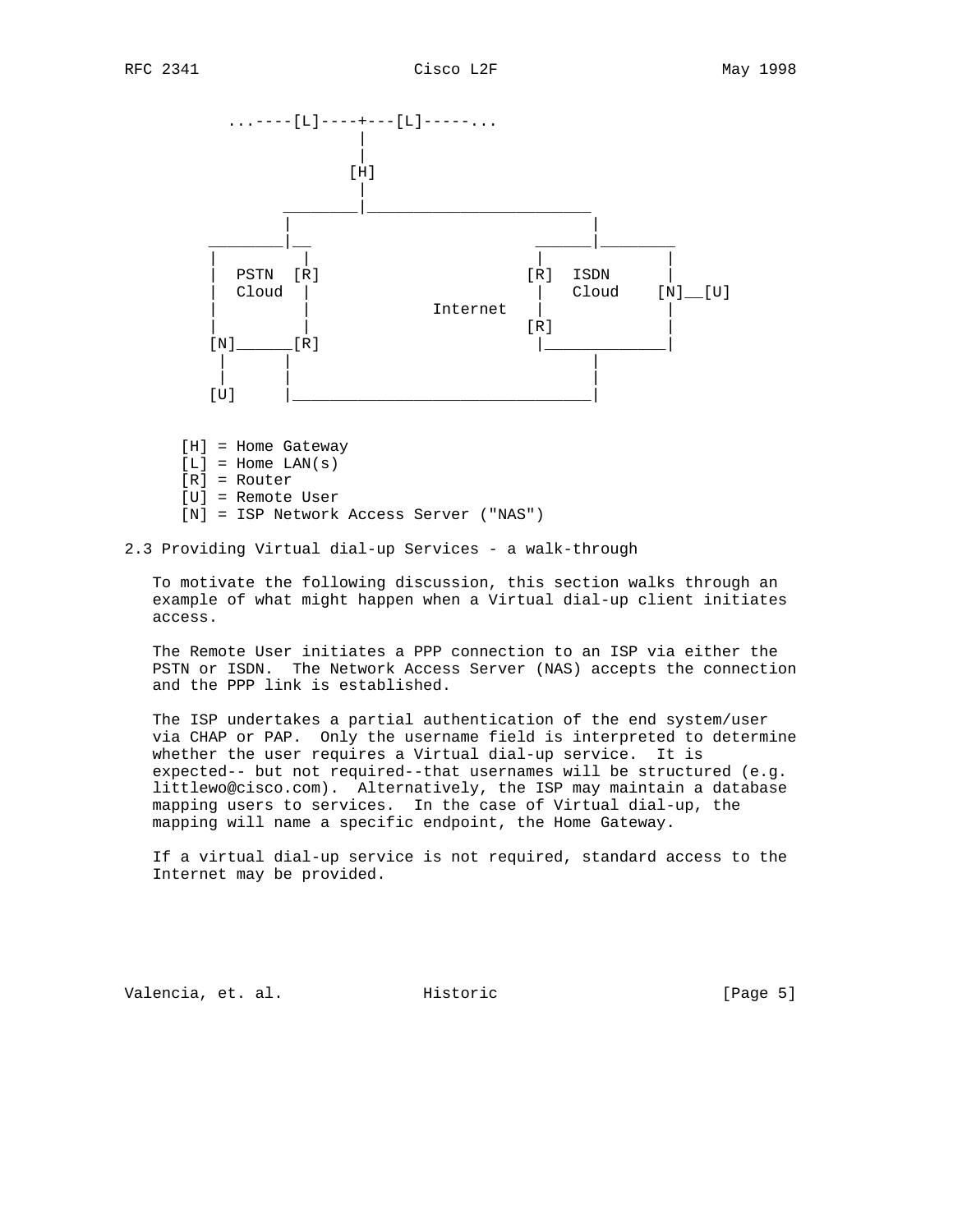If no tunnel connection currently exists to the desired Home Gateway, one is initiated. L2F is designed to be largely insulated from the details of the media over which the tunnel is established; L2F requires only that the tunnel media provide packet oriented point to-point connectivity. Obvious examples of such media are UDP, Frame Relay PVC's, or X.25 VC's. Details for L2F operation over UDP are provided in section 5.5. The specification for L2F packet formats is provided in section 4.2, and the message types and semantics starting in section 4.4.

 Once the tunnel exists, an unused Multiplex ID (hereafter, "MID") is allocated, and a connect indication is sent to notify the Home Gateway of this new dial-up session. The Home Gateway either accepts the connection, or rejects. Rejection may include a reason indication, which may be displayed to the dial-up user, after which the call should be disconnected.

 The initial setup notification may include the authentication information required to allow the Home Gateway to authenticate the user and decide to accept or decline the connection. In the case of CHAP, the set-up packet includes the challenge, username and raw response. For PAP or text dialog (i.e., for SLIP users), it includes username and clear text password. The Home Gateway may choose to use this information to complete its authentication, avoiding an additional cycle of authentication.

 For PPP, the initial setup notification may also include a copy of the the LCP CONFACKs sent in each direction which completed LCP negotiation. The Home Gateway may use this information to initialize its own PPP state (thus avoiding an additional LCP negotiation), or it may choose to initiate a new LCP CONFREQ exchange.

 If the Home Gateway accepts the connection, it creates a "virtual interface" for SLIP or PPP in a manner analogous to what it would use for a direct-dialed connection. With this "virtual interface" in place, link layer frames may now pass over this tunnel in both directions. Frames from the remote user are received at the POP, stripped of any link framing or transparency bytes, encapsulated in L2F, and forwarded over the appropriate tunnel.

 The Home Gateway accepts these frames, strips L2F, and processes them as normal incoming frames for the appropriate interface and protocol. The "virtual interface" behaves very much like a hardware interface, with the exception that the hardware in this case is physically located at the ISP POP. The other direction behaves analogously, with the Home Gateway encapsulating the packet in L2F, and the POP stripping L2F before transmitting it out the physical interface to the remote user.

Valencia, et. al. Historic [Page 6]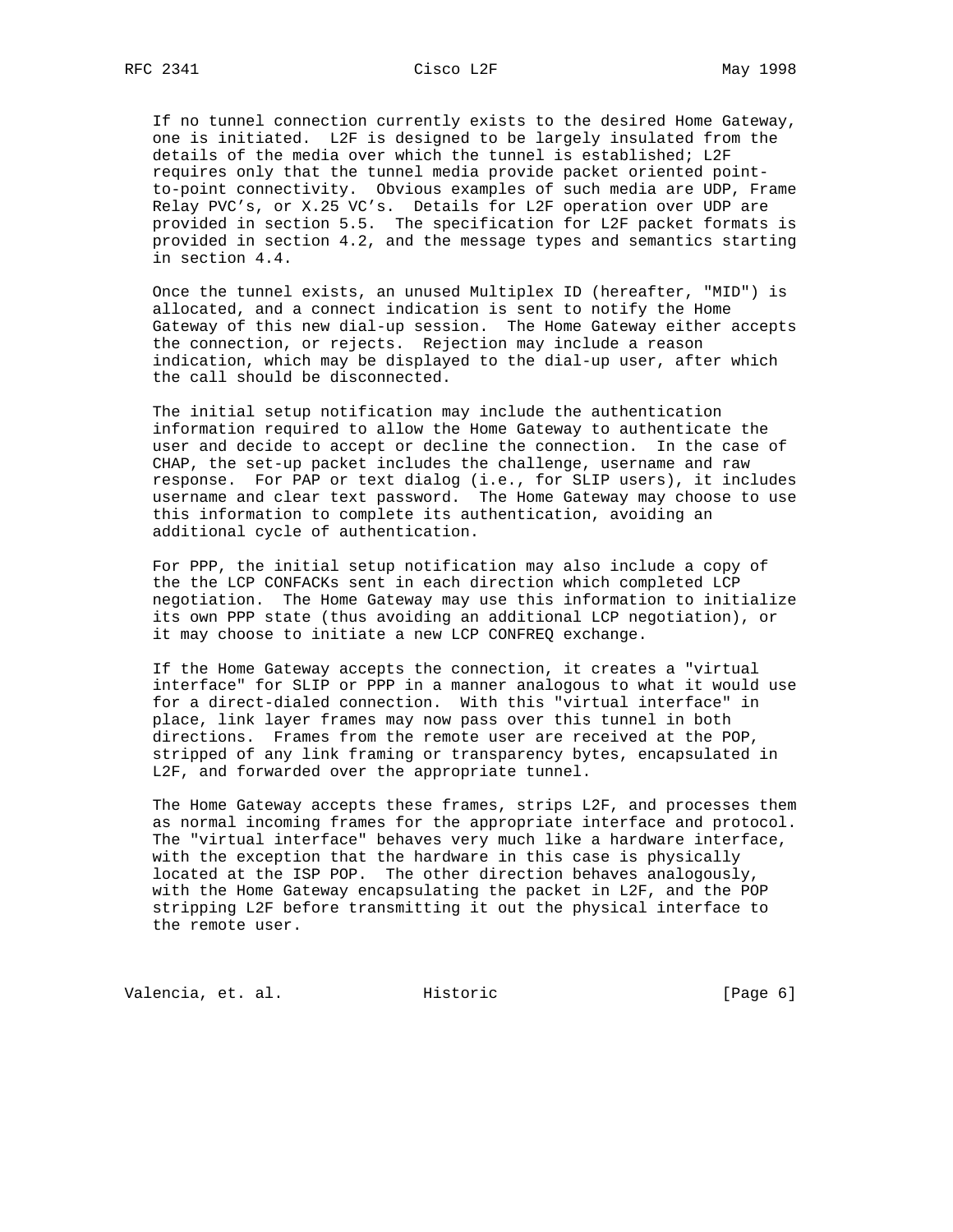At this point, the connectivity is a point-to-point PPP or SLIP connection whose endpoints are the remote user's networking application on one end and the termination of this connectivity into the Home Gateway's SLIP or PPP support on the other. Because the remote user has become simply another dial-up client of the Home Gateway access server, client connectivity can now be managed using traditional mechanisms with respect to further authorization, protocol access, and filtering.

 Accounting can be performed at both the NAS as well as the Home Gateway. This document illustrates some Accounting techniques which are possible using L2F, but the policies surrounding such Accounting are outside the scope of this specification.

 Because L2F connect notifications for PPP clients contain sufficient information for a Home Gateway to authenticate and initialize its LCP state machine, it is not required that the remote user be queried a second time for CHAP authentication, nor that the client undergo multiple rounds of LCP negotiation and convergence. These techniques are intended to optimize connection setup, and are not intended to deprecate any functions required by the PPP specification.

### 3.0 Service Model Issues

 There are several significant differences between the standard Internet access service and the Virtual dial-up service with respect to authentication, address allocation, authorization and accounting. The details of the differences between these services and the problems presented by these differences are described below. The mechanisms used for Virtual Dial-up service are intended to coexist with more traditional mechanisms; it is intended that an ISP's POP can simultaneously service ISP clients as well as Virtual dial-up clients.

### 3.1 Security

 For the Virtual dial-up service, the ISP pursues authentication only to the extent required to discover the user's apparent identity (and by implication, their desired Home Gateway). As soon as this is determined, a connection to the Home Gateway is initiated with the authentication information gathered by the ISP. The Home Gateway completes the authentication by either accepting the connection, or rejecting it.

 The Home Gateway must also protect against attempts by third parties to establish tunnels to the Home Gateway. Tunnel establishment involves an ISP-to-Home Gateway authentication phase to protect against such attacks.

Valencia, et. al. Historic [Page 7]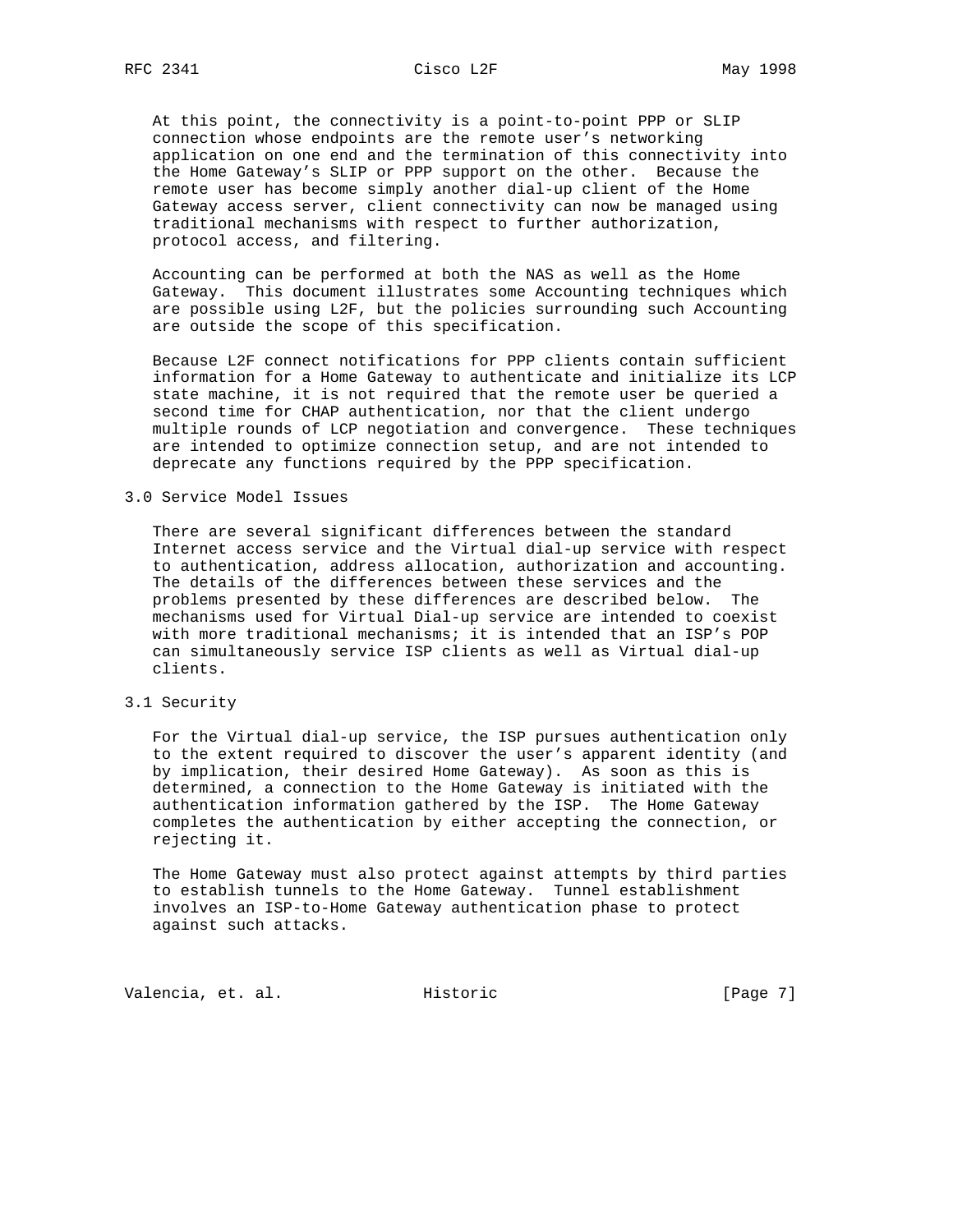### 3.2 Address Allocation

 For an Internet service, the user accepts that the IP address may be allocated dynamically from a pool of Service provider addresses. This model often means that the remote user has little or no access to their home network's resources, due to firewalls and other security policies applied by the home network to accesses from external IP addresses.

 For the Virtual dial-up service, the Home Gateway can exist behind the home firewall, allocating addresses which are internal (and, in fact, can be RFC1597 addresses, or non-IP addresses). Because L2F tunnels exclusively at the frame layer, the actual policies of such address management are irrelevant to correct Virtual dial-up service; for all purposes of PPP or SLIP protocol handling, the dial-in user appears to have connected at the Home Gateway.

### 3.3 Authentication

The authentication of the user occurs in three phases; the first at the ISP, and the second and optional third at the Home gateway.

 The ISP uses the username to determine that a Virtual dial-up service is required and initiate the tunnel connection to the appropriate Home Gateway. Once a tunnel is established, a new MID is allocated and a session initiated by forwarding the gathered authentication information.

 The Home Gateway undertakes the second phase by deciding whether or not to accept the connection. The connection indication may include CHAP, PAP, or textual authentication information. Based on this information, the Home Gateway may accept the connection, or may reject it (for instance, it was a PAP request and the username/password are found to be incorrect).

 Once the connection is accepted, the Home Gateway is free to pursue a third phase of authentication at the PPP or SLIP layer. These activities are outside the scope of this specification, but might include an additional cycle of LCP authentication, proprietary PPP extensions, or textual challenges carried via a TCP/IP telnet session.

#### 3.4 Accounting

 It is a requirement that both the Access gateway and the Home Gateway can provide accounting data and hence both may count packets, octets and connection start and stop times.

Valencia, et. al. Historic [Page 8]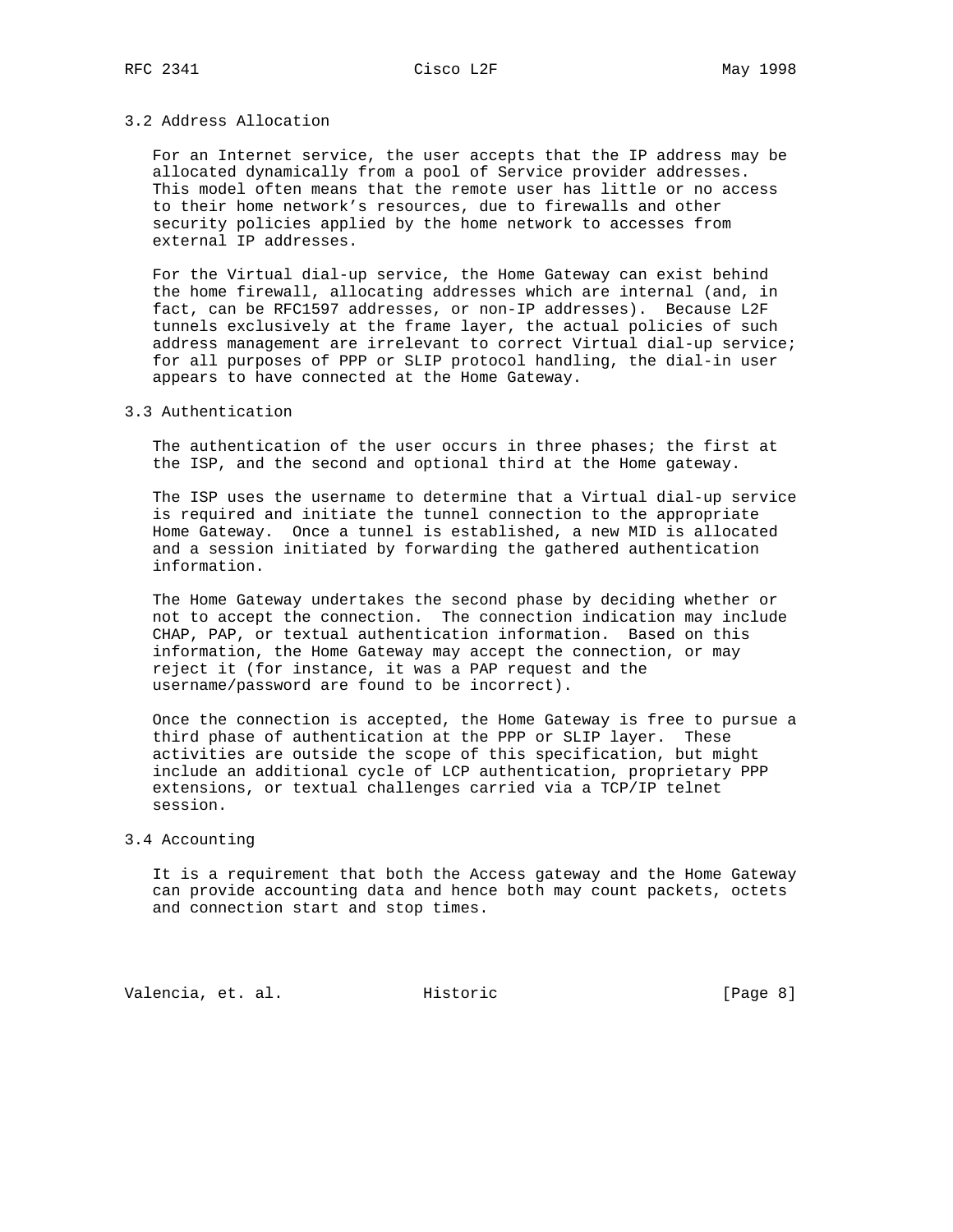Since Virtual dial-up is an access service, accounting of connection attempts (in particular, failed connection attempts) is of significant interest. The Home Gateway can reject new connections based on the authentication information gathered by the ISP, with corresponding logging. For cases where the Home Gateway accepts the connection and then continues with further authentication, the Home Gateway might subsequently disconnect the client. For such scenarios, the disconnection indication back to the ISP may also include a reason.

 Because the Home Gateway can decline a connection based on the authentication information collected by the ISP, accounting can easily draw a distinction between a series of failed connection attempts and a series of brief successful connections. Lacking this facility, the Home Gateway must always accept connection requests, and would need to exchange a number of PPP packets with the remote system.

4.0 Protocol Definition

 The protocol definition for Virtual dial-up services requires two areas of standardization:

- + Encapsulation of PPP packets within L2F. The ISP NAS and the Home gateway require a common understanding of the encapsulation protocol so that SLIP/PPP packets can be successfully transmitted and received across the Internet.
- + Connection management of L2F and MIDs. The tunnel must be initiated and terminated, as must MIDs within the tunnel. Termination includes diagnostic codes to assist in the diagnosis of problems and to support accounting.

 While providing these services, the protocol must address the following required attributes:

- + Low overhead. The protocol must impose a minimal additional overhead. This requires a compact encapsulation, and a structure for omitting some portions of the encapsulation where their function is not required.
- + Efficiency. The protocol must be efficient to encapsulate and deencapsulate.
- + Protocol independence. The protocol must make very few assumptions about the substrate over which L2F packets are carried.

Valencia, et. al. Historic [Page 9]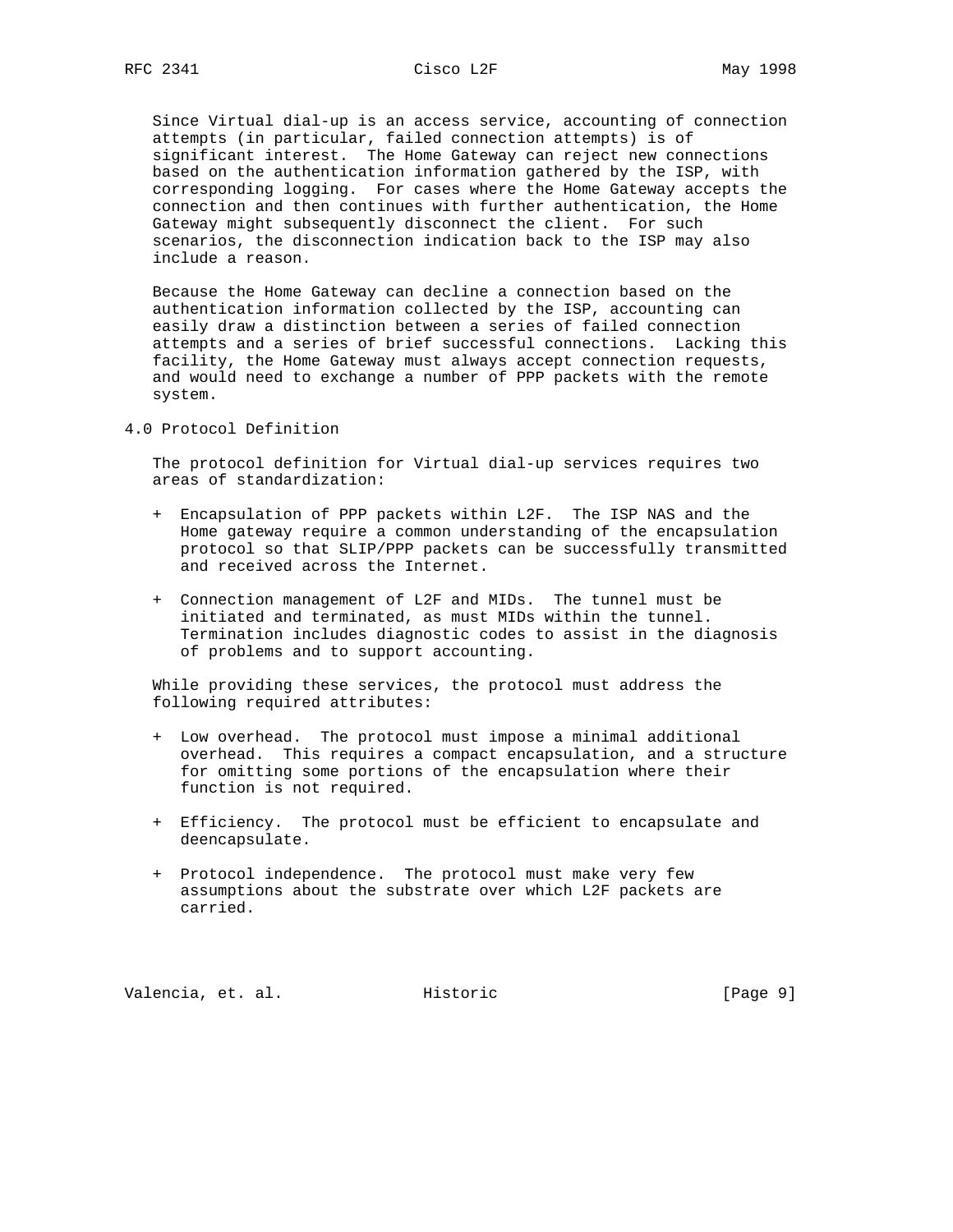- + Simple deployment. The protocol must not rely on additional telecommunication support (for instance, unique called numbers, or caller ID) to operate.
- 4.1 Encapsulation within L2F
- 4.1.1 Encapsulation of PPP within L2F

 The PPP packets may be encapsulated within L2F. The packet encapsulated is the packet as it would be transmitted over a physical link. The following are NOT present in the packet:

- + Flags + Transparency data (ACCM for async, bit stuffing for sync) + CRC
- The following ARE still present:
- + Address and control flags (unless negotiated away by LCP) + Protocol value
- 4.1.2 Encapsulation of SLIP within L2F

 SLIP is encapsulated within L2F in much the same way as PPP. The transparency characters are removed before encapsulating within L2F, as is the framing.

- 4.2 L2F Packet Format
- 4.2.1 Overall Packet Format

The entire encapsulated packet has the form:

 --------------------------------- | | L2F Header | | --------------------------------- | | | Payload packet (SLIP/PPP) | | | --------------------------------- | | | L2F Checksum (optional) | | | ---------------------------------

Valencia, et. al. Historic [Page 10]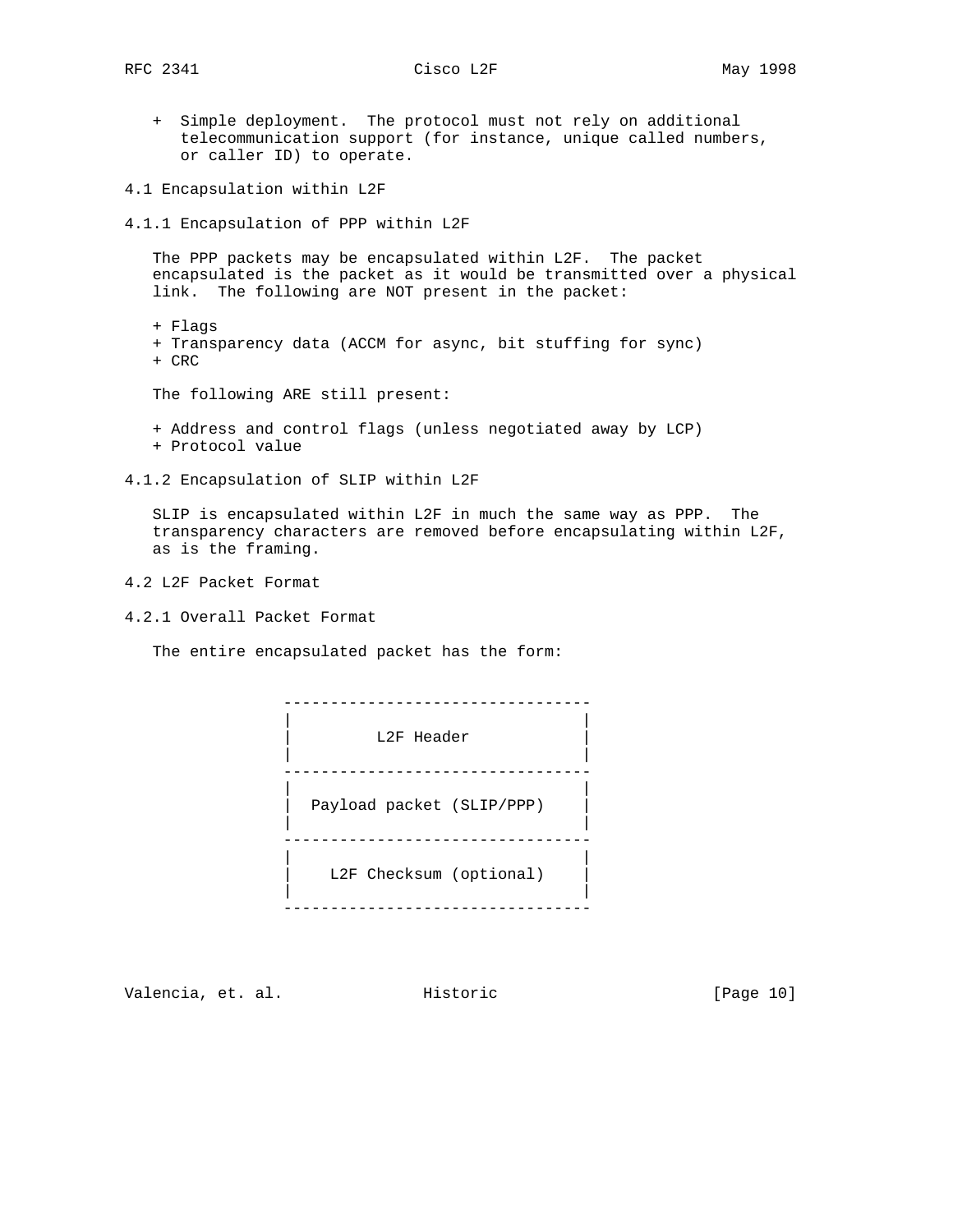RFC 2341 Cisco L2F COMPUTER May 1998

4.2.2 Packet Format

An L2F packet has the form:

0  $1$  2 3 0 1 2 3 4 5 6 7 8 9 0 1 2 3 4 5 6 7 8 9 0 1 2 3 4 5 6 7 8 9 0 1 +-+-+-+-+-+-+-+-+-+-+-+-+-+-+-+-+-+-+-+-+-+-+-+-+-+-+-+-+-+-+-+-+  $|F|K|P|S|0|0|0|0|0|0|0|0|C|$  Ver | Protocol |Sequence (opt)|\ +-+-+-+-+-+-+-+-+-+-+-+-+-+-+-+-+-+-+-+-+-+-+-+-+-+-+-+-+-+-+-+-+\ Multiplex ID | | +-+-+-+-+-+-+-+-+-+-+-+-+-+-+-+-+-+-+-+-+-+-+-+-+-+-+-+-+-+-+-+-+ | L2F Length  $|\hspace{.6cm}$  0ffset (opt)  $|\hspace{.6cm}$  | |Header +-+-+-+-+-+-+-+-+-+-+-+-+-+-+-+-+-+-+-+-+-+-+-+-+-+-+-+-+-+-+-+-+ | Key (opt) +-+-+-+-+-+-+-+-+-+-+-+-+-+-+-+-+-+-+-+-+-+-+-+-+-+-+-+-+-+-+-+-+/ (payload) + ..... | + ..... | + ..... | (payload) +-+-+-+-+-+-+-+-+-+-+-+-+-+-+-+-+-+-+-+-+-+-+-+-+-+-+-+-+-+-+-+-+ | L2F Checksum (optional) | +-+-+-+-+-+-+-+-+-+-+-+-+-+-+-+-+

4.2.3 Version field

 The Ver ("Version") field represents the major version of the L2F software creating the packet. It MUST contain the value 001.

 If Ver holds a value other than 1, or any bits are non-zero after bit S but before bit C, this corresponds to a packet containing extensions not understood by the receiving end. The packet is handled as an invalid packet as defined in 4.4.1.

# 4.2.4 Protocol field

 The Protocol specifies the protocol carried within the L2F packet. Legal values (represented here in hexadecimal) are:

| Type        | Description              |
|-------------|--------------------------|
| L2F ILLEGAL | Illegal                  |
| L2F PROTO   | L2F management packets   |
| L2F PPP     | PPP tunneled inside L2F  |
| L2F SLIP    | SLIP tunneled inside L2F |
|             |                          |

 If a packet is received with a Protocol of L2F\_ILLEGAL or any other unrecognized value, it MUST be treated as an illegal packet as defined in 4.4.1.

| Valencia, et. al.<br>Historic | [Page 11] |
|-------------------------------|-----------|
|-------------------------------|-----------|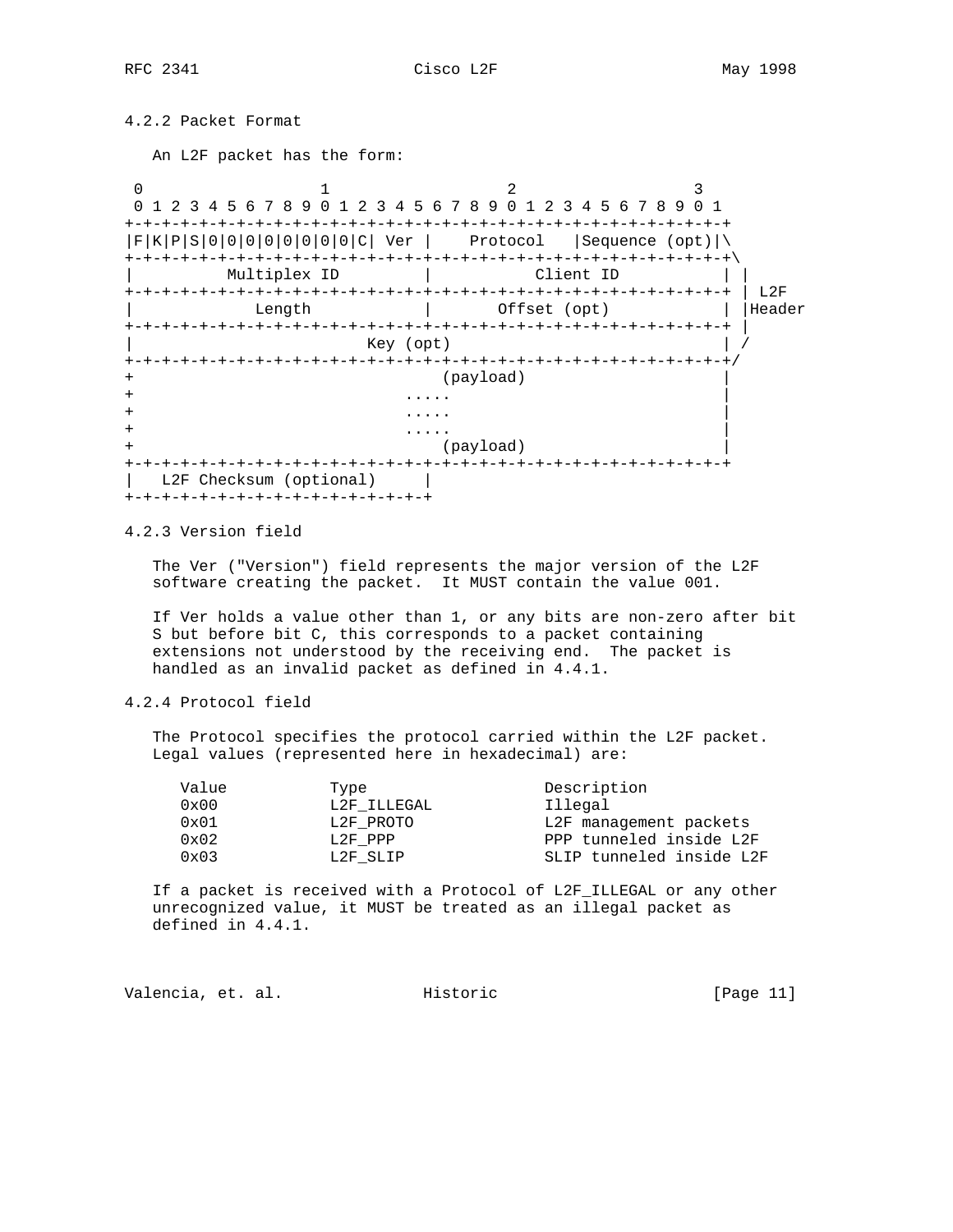### 4.2.5 Sequence Number

 The Sequence number is present if the S bit in the L2F header is set to 1. This bit MUST be 1 for all L2F management packets. It MAY be set to 1 for non-L2F management packets. If a non-L2F management packet is received with the S bit set, all future L2F packets sent for that MID MUST have the S bit set (and, by implication, be sent using sequence numbers). For instance, the Home Gateway might choose to force sequenced packet delivery if it detects an NCP opening for a protocol which can not operate with out-of-sequence packets.

 The Sequence number starts at 0 for the first sequenced L2F packet. Each subsequent packet is sent with the next increment of the sequence number. The sequence number is thus a free running counter represented modulo 256. There is distinct Sequence number state (i.e., counter) for each distinct MID value.

 For packets with S bit and sequence number, the sequence number is used to protect against duplication of packets, as follows:

 The receiving side of the tunnel records the sequence number of each valid L2F packet it receives. If a received packet appears to have a value less than or equal to the last received value, the packet MUST be silently discarded. Otherwise, the packet is accepted and the sequence number in the packet recorded as the latest value last received.

 For purposes of detecting duplication, a received sequence value is considered less than or equal to the last received value if its value lies in the range of the last value and its 127 successor values. For example, if the last received sequence number was 15, then packets with sequence numbers 0 through 15, as well as 144 through 255, would be considered less than or equal to, and would be silently discarded. Otherwise it would be accepted.

4.2.6 Packet Multiplex ID

 The Multiplex ID ("MID") identifies a particular connection within the tunnel. Each new connection is assigned a MID currently unused within the tunnel. It is recommended that the MID cycle through the entire 16-bit namespace, to reduce aliasing between previous and current sessions. A MID value which has been previously used within a tunnel, has been closed, and will now be used again, must be considered as an entirely new MID, and initialised as such.

The MID with value 0 is special; it is used to communicate the state of the tunnel itself, as distinct from any connection within the tunnel. Only L2F\_PROTO packets may be sent using an MID of 0; if any

Valencia, et. al. Historic [Page 12]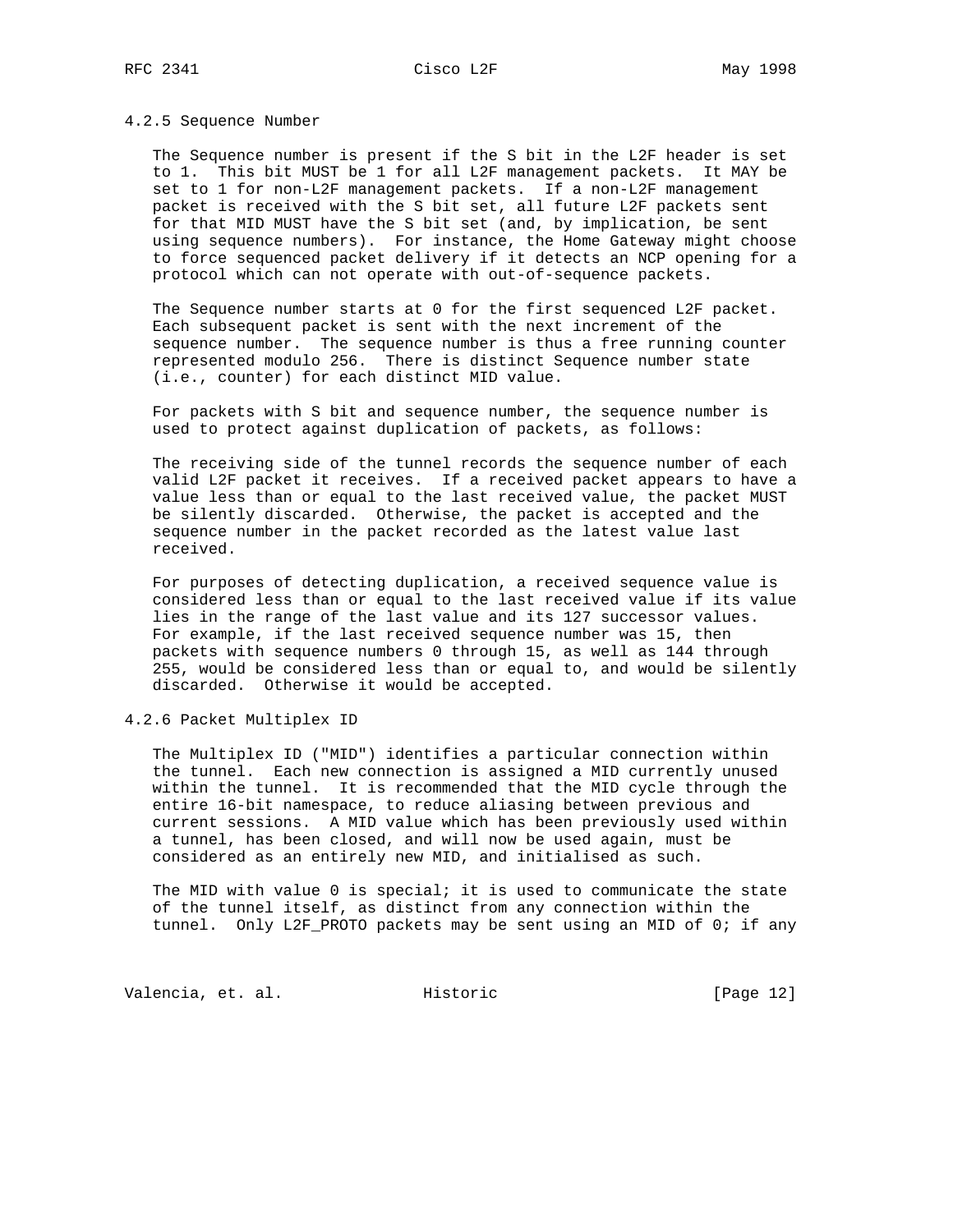other type is sent on MID 0, the packet is illegal and MUST be processed as defined in 4.4.1.

### 4.2.7 Client ID

 The Client ID ("CLID") is used to assist endpoints in demultiplexing tunnels when the underlying point-to-point substrate lacks an efficient or dependable technique for doing so directly. Using the CLID, it is possible to demultiplex multiple tunnels whose packets arrive over the point-to-point media interleaved, without requiring media-specific semantics.

 When transmitting the L2F\_CONF message (described below), the peer's CLID must be communicated via the Assigned\_CLID field. This MUST be a unique non-zero value on the sender's side, which is to be expected in the Home Gateway's L2F\_CONF response, as well as all future non- L2F\_CONF packets received.

 The CLID value from the last valid L2F\_CONF message received MUST be recorded and used as the CLID field value for all subsequent packets sent to the peer.

Packets with an unknown Client ID MUST be silently discarded.

 For the initial packet sent during tunnel establishment, where no L2F\_CONF has yet been received, the CLID field MUST be set to 0.

 Thus, during L2F\_CONF each side is told its CLID value. All later packets sent, tagged with this CLID value, serve as a tag which uniquely identifies this peer.

#### 4.2.8 Length

 Length is the size in octets of the entire packet, including header, all fields present, and payload. Length does not reflect the addition of the checksum, if one is present. The packet should be silently discarded if the received packet is shorter than the indicated length. Additional bytes present in the packet beyond the indicated length MUST be silently ignored.

### 4.2.9 Packet Checksum

 The Checksum is present if the C bit is present in the header flags. It is a 16-bit CRC as used by PPP/HDLC (specifically, FCS-16 [3]). Is is applied over the entire packet starting with the first byte of L2F flags, through the last byte of payload data. The checksum is then added as two bytes immediately following the last byte of payload data.

Valencia, et. al. Historic [Page 13]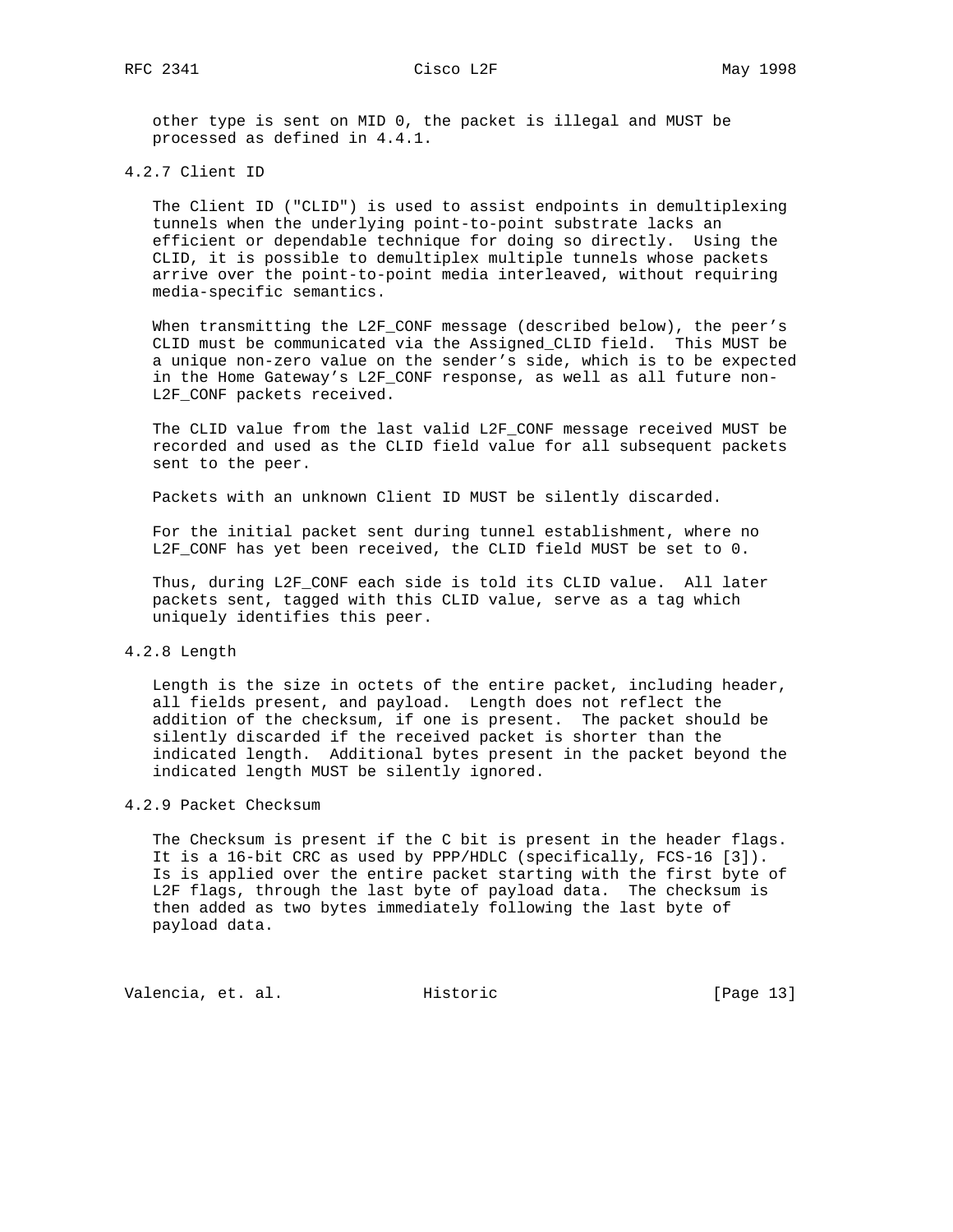#### 4.2.10 Payload Offset

 The Offset is present if the F bit is set in the header flags. This field specifies the number of bytes past the L2F header at which the payload data is expected to start. If it is 0, or the F bit is not set, the first byte following the last byte of L2F header is the first byte of payload data.

 It is recommended that data skipped due to the payload offset be initialized to 0's.

 For architectures where it is more efficient to have the payload start at an aligned 32-bit boundary with respect to the L2F header, it is recommended that the F bit be set, and an offset of 0 be used.

### 4.2.11 Packet Key

 The Key field is present if the K bit is set in the L2F header. The Key is based on the authentication response last given to the peer during tunnel creation (the details of tunnel creation are provided in the next section). It serves as a key during the life of a session to resist attacks based on spoofing. If a packet is received in which the Key does not match the expected value, the packet MUST be silently discarded. Such handling takes precedence over 4.4.1.

 The Key value is generated by taking the 128-bit authentication response from the peer, interpreting it as four adjacent 32-bit words in network byte order, XOR'ing these words together, and using the resulting 32-bit value as the Key.

# 4.2.12 Packet priority

 If the P bit in the L2F header is set, this packet is a "priority" packet. When possible for an implementation, a packet received with the P bit should be processed in preference to previously received unprocessed packets without the P bit.

 The P bit may be set by an implementation based on criteria beyond the scope of this specification. However, it is recommended that PPP keepalive traffic, if any, be sent with this bit set.

### 4.3 L2F Tunnel Establishment

 When the point-to-point link is first initiated between the NAS and the Home Gateway, the endpoints communicate on MID 0 prior to providing general L2F services to clients. This communication is used to verify the presence of L2F on the remote end, and to permit any needed authentication.

Valencia, et. al. Historic [Page 14]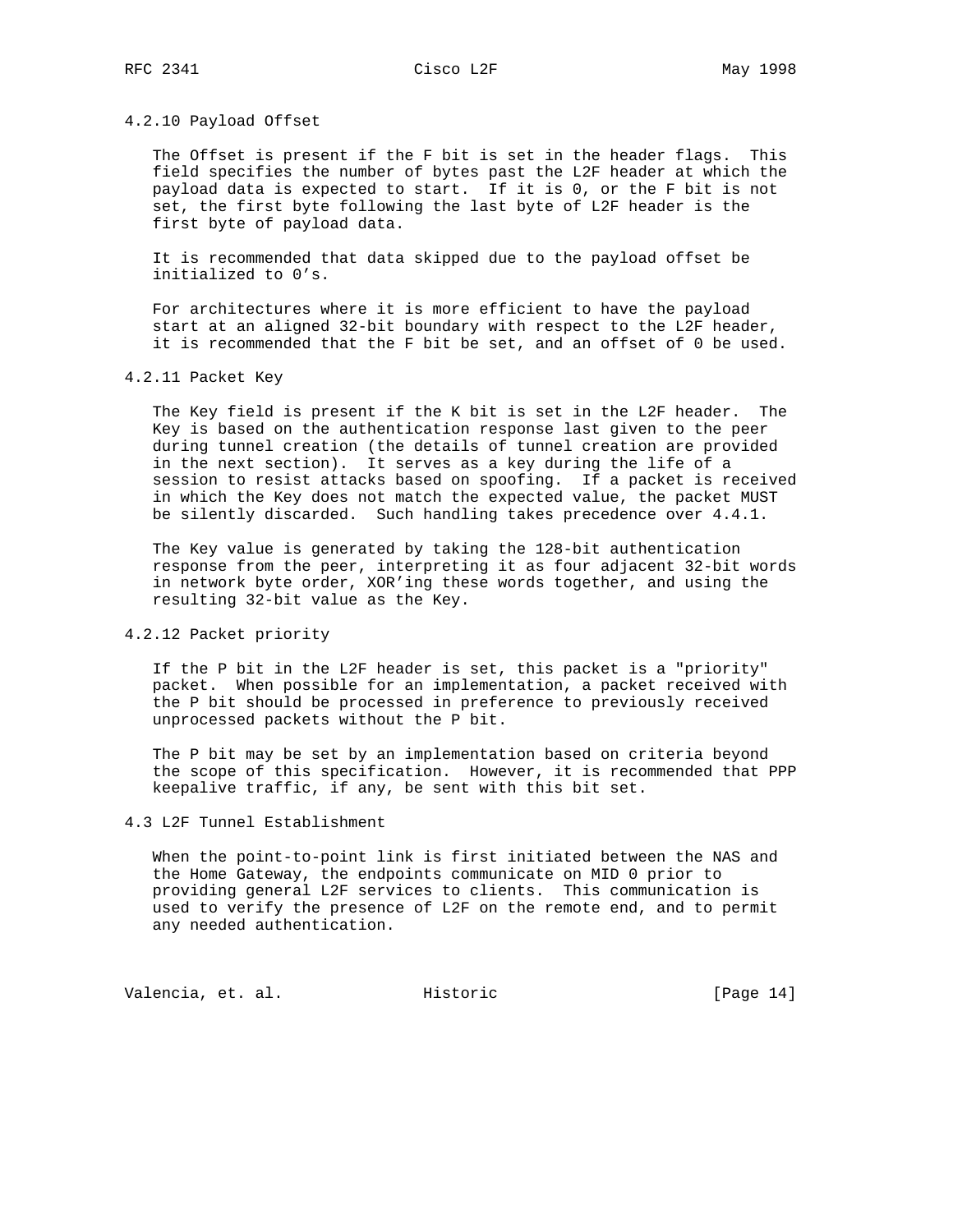The protocol for such negotiation is always 1, indicating L2F management. The message itself is structured as a sequence of single octets indicating an option, followed by zero or more further octets formatted as needed for the option.

4.3.1 Normal Tunnel Negotiation Sequence

 The establishment sequence is best illustrated by a "typical" connection sequence. Detailed description of each functions follows, along with descriptions of the handling of exceptional conditions.

 Each packet is described as a source->destination on one line, a description of the L2F packet field contents on the next, and the contents of the packet's body on following lines. The exact encoding of octets will be described later.

 Note that this example uses the Key option, but does not use the Offset and Checksum options. The Length field would be present, reflecting the actual length of the packets as encoded as an octet stream.

 1. NAS->GW: Proto=L2F, Seq=0, MID=0, CLID=0, Key=0 L2F\_CONF Name: NAS\_name Challenge: Rnd Assigned\_CLID: 22

 The NAS decides that a tunnel must be initiated from the NAS to the GW. An L2F packet is sent with the Proto field indicating an L2F management message is contained.

 Because the tunnel is being initiated, Key is set to 0. The sequence number starts at 0; the MID is 0 to reflect the establishment of the tunnel itself. Since the NAS has not yet received an L2F\_CONF, the CLID is set to 0.

 The body of the packet specifies the claimed name of the NAS, and a challenge random number which GW will use in authenticating itself as a valid tunnel endpoint. Assigned\_CLID is generated to be a value not currently assigned out to any other tunnel to any other Home Gateway.

Valencia, et. al. Historic [Page 15]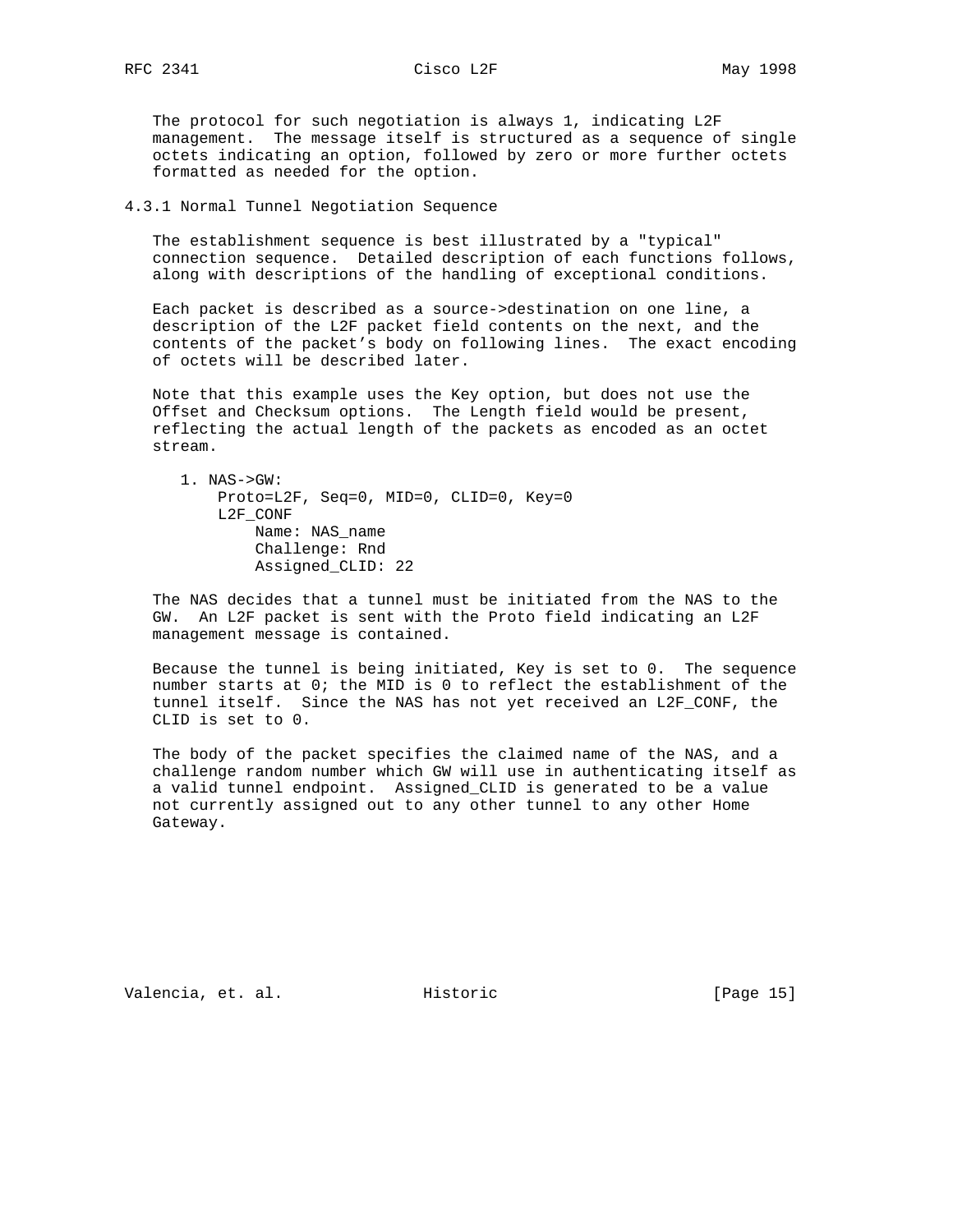Assigned\_CLID: 73

 The Home Gateway has processed the previous packet, and sends a response. The protocol continues to be L2F, with a sequence number 0 (each side maintains its own sequence number for transmissions). MID continues to be 0 to reflect tunnel establishment. CLID reflects the Assigned\_CLID field of the L2F\_CONF received. The Key continues to be 0 during this phase of tunnel establishment.

 The body contains the Home Gateway's name, its own random number challenge, and its own Assigned\_CLID for the NAS to place in the CLID field of future packets. The CLID is generated in an analogous manner to that of the NAS. After this, all packets received from the NAS must be tagged with a CLID field containing 73, and all packets sent to the NAS must be tagged with a CLID field containing 22.

```
 3. NAS->GW
Proto=L2F, Seq=1, MID=0, CLID=73, Key=C(Rnd2)
 L2F_OPEN
     Response: C(Rnd2)
```
 The NAS responds with its Key now set to reflect the shared secret. The Key is a CHAP-style hash of the random number received; each packet hereafter will reflect this calculated value, which serves as a key for the life of the tunnel. Both the Home Gateway and the NAS use such Keys for the life of the tunnel. The Key is a 32-bit representation of the MD5 digest resulting from encrypting the shared secret; the full MD5 digest is included in the L2F\_OPEN response, in the "response" field.

 4. GW->NAS Proto=L2F, Seq=1, MID=0, CLID=22, Key=C(Rnd) L2F\_OPEN Response: C(Rnd)

 The Home Gateway provides closure of the key from the NAS, reflected in both the Key field as well as the "response" field. The tunnel is now available for clients to be established.

Valencia, et. al. Historic [Page 16]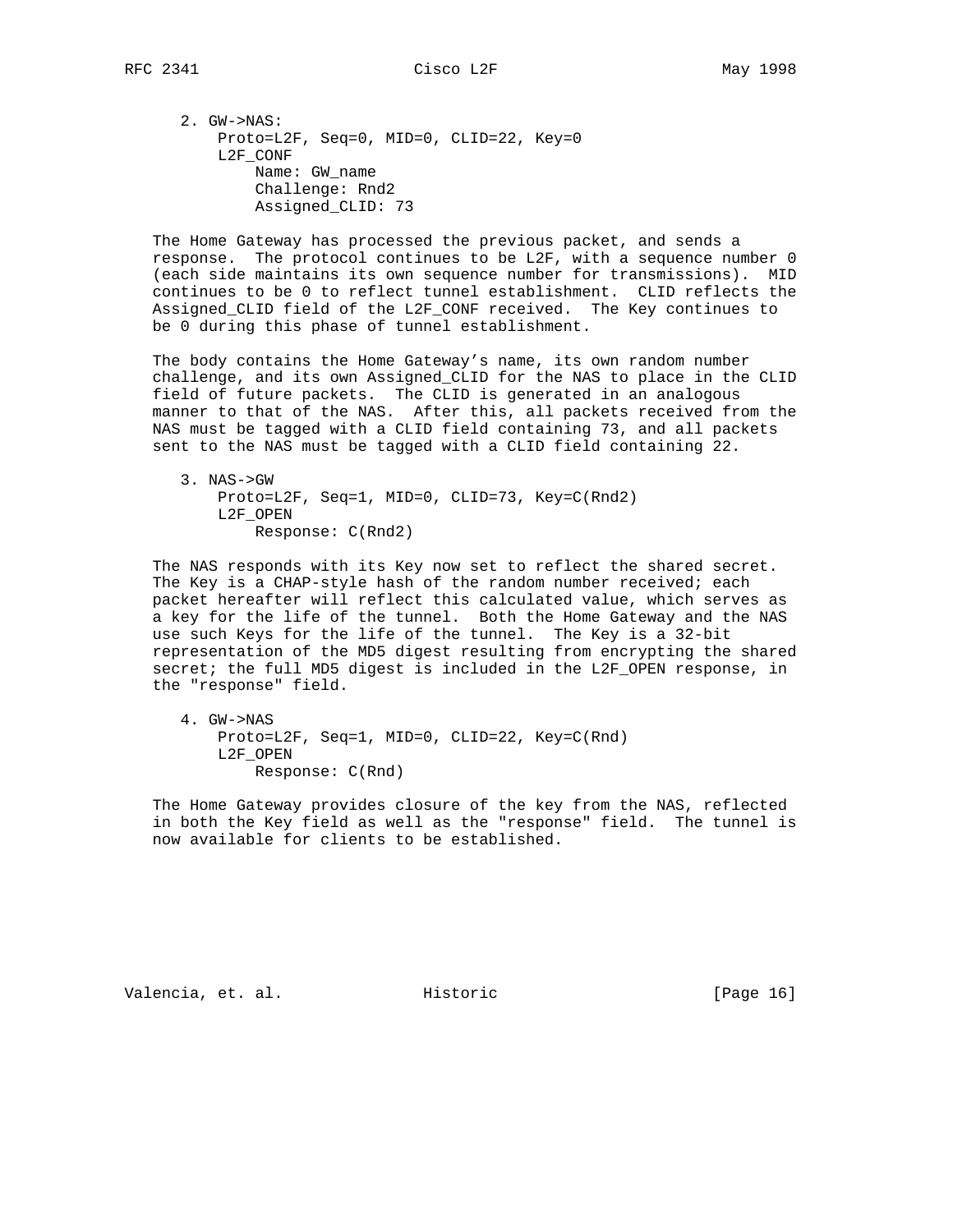4.3.2 Normal Client Negotiation Sequence

 This section describes the establishment of a Virtual dial-up client on a NAS into a Home Gateway. It assumes a tunnel has been created in the way described in 4.3.1. The client for this example is a PPP client configured for CHAP.

Treatment of Checksum, Length, and Offset are as in 4.3.1.

 1. NAS->GW Proto=L2F, Seq=2, MID=1, CLID=73, Key=C(Rnd2) L2F\_OPEN Type: CHAP Name: CHAP-name Challenge: Rnd3 Response: <Value received, presumably C(Rnd3)> ID: <ID used in challenge>

 The NAS has received a call, tried CHAP with a challenge value of Rnd3, and found that the client responded. The claimed name lead the NAS to believe it was a Virtual dial-up client hosted by the Home Gateway. The next free MID is allocated, and the information associated with the CHAP challenge/response is included in the connect notification.

 2. GW->NAS Proto=L2F, Seq=2, MID=1, CLID=22, Key=C(Rnd) L2F\_OPEN

The Home Gateway, by sending back the L2F\_OPEN, accepts the client.

- 3. NAS->GW Proto=PPP, Seq=0, MID=1, CLID=73, Key=C(Rnd2) <Frame follows>
- 4. GW->NAS Proto=PPP, Seq=0, MID=1, CLID=22, Key=C(Rnd) <Frame follows>

 Traffic is now free to flow in either direction as sent by the remote client or the home site. The contents is uninterpreted data, HDLC in this case. Data traffic, since it is not the L2F protocol, does not usually use the Seq field, which is set to 0 in non-L2F messages (see the S bit in section 4.2.5 for details on an exception to this).

Valencia, et. al. Historic [Page 17]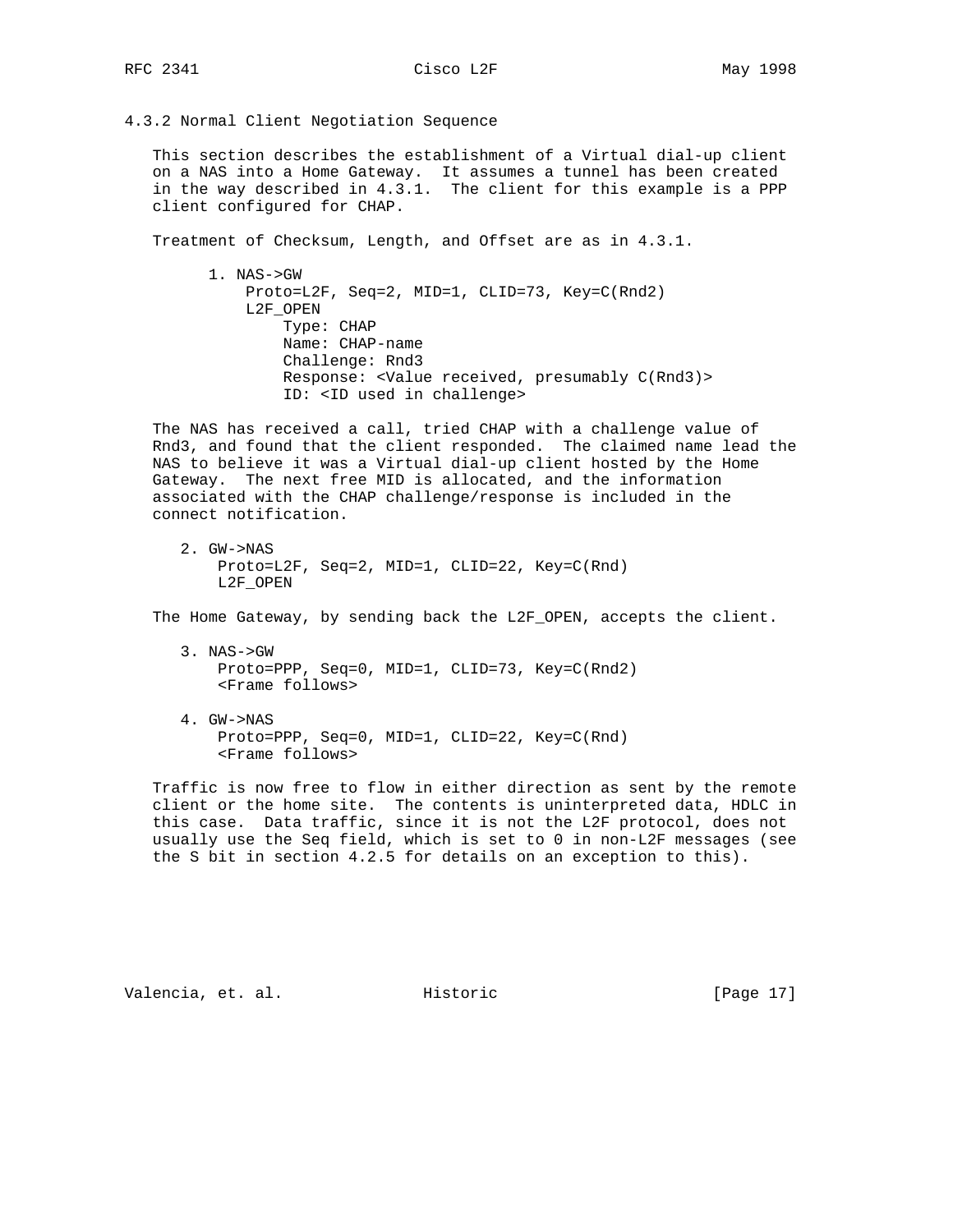### 4.4 L2F management message types

 When an L2F packet's Proto field specifies L2F management, the body of the packet is encoded as zero or more options. An option is a single octet "message type", followed by zero or more sub-options. Each sub-option is a single byte sub-option value, and further bytes as appropriate for the sub-option.

Options in L2F are:

| Hex Value<br>Abbreviation | Description                        |
|---------------------------|------------------------------------|
|                           |                                    |
|                           | Invalid message                    |
|                           | Request configuration              |
| L2F CONF NAME             | Name of peer sending L2F_CONF      |
| L2F CONF CHAL             | Random number peer challenges with |
| L2F CONF CLID             | Assigned CLID for peer to use      |
| L2F OPEN                  | Accept configuration               |
| L2F_OPEN_NAME             | Name received from client          |
| L2F OPEN CHAL             | Challenge client received          |
| L2F OPEN RESP             | Challenge response from client     |
| L2F ACK LCP1              | LCP CONFACK accepted from client   |
| L2F ACK LCP2              | LCP CONFACK sent to client         |
| L2F OPEN TYPE             | Type of authentication used        |
| L2F OPEN ID               | ID associated with authentication  |
| L2F REQ LCPO              | First LCP CONFREQ from client      |
| L2F CLOSE                 | Request disconnect                 |
| L2F CLOSE WHY             | Reason code for close              |
| L2F_CLOSE_STR             | ASCII string description           |
| L2F ECHO                  | Verify presence of peer            |
| L2F ECHO RESP             | Respond to L2F ECHO                |
|                           | Invalid<br>L2F CONF                |

### 4.4.1 L2F message type: Invalid

 If a message is received with this value, or any value higher than the last recognized option value, or if an illegal packet as defined by other parts of this specification is received, the packet is considered invalid. The packet MUST be discarded, and an L2F\_CLOSE of the entire tunnel MUST be requested. Upon receipt of an L2F\_CLOSE, the tunnel itself may be closed. All other received message MUST be discarded. An implementation MAY close the tunnel after an interval of time appropriate to the characteristics of the tunnel.

Valencia, et. al. Historic [Page 18]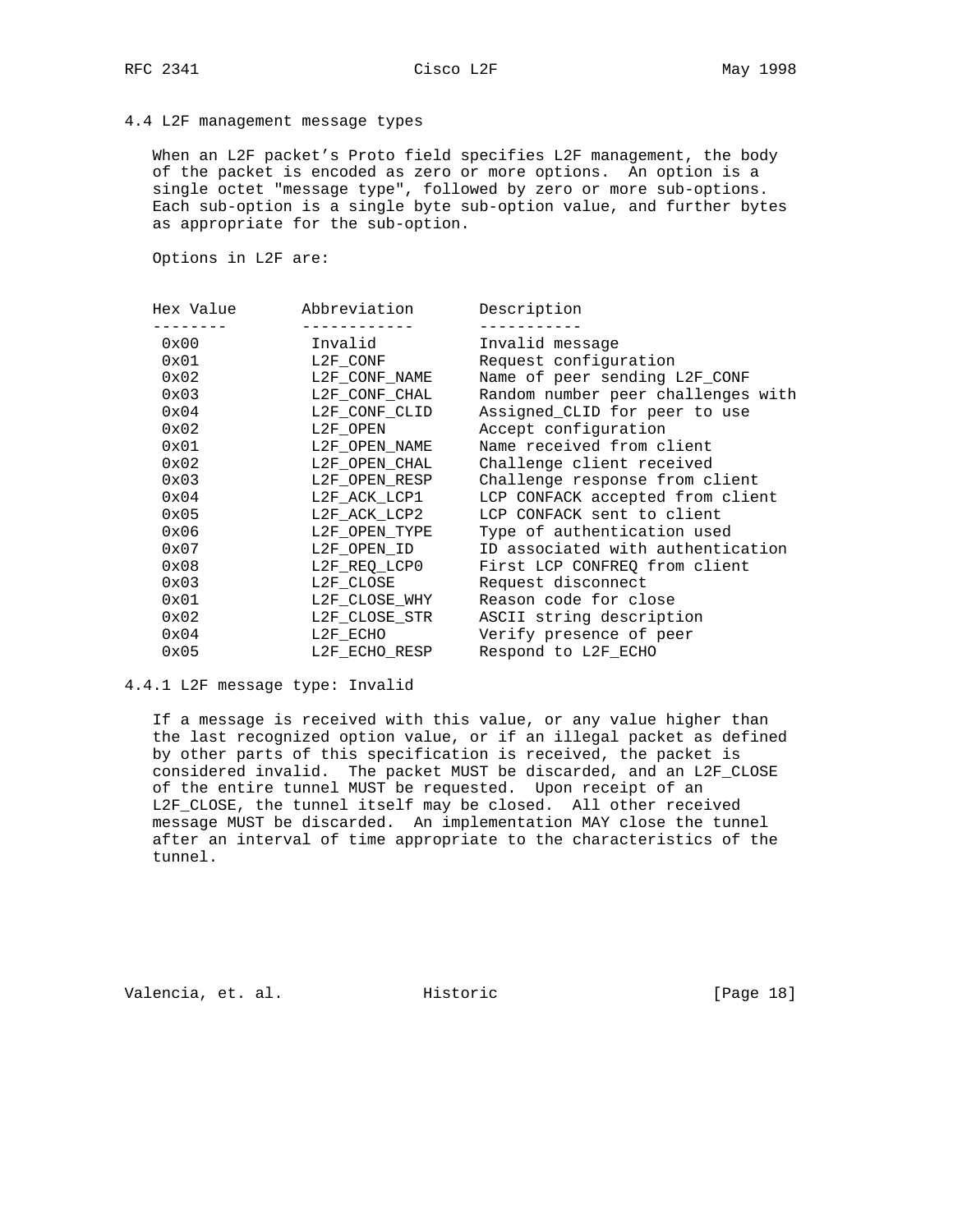Note that packets with an invalid Key are discarded, but disconnect is not initiated. This prevents denial-of-service attacks. Invalid option types within a message MUST be treated as if the entire message type was invalid.

### 4.4.2 L2F\_CONF

 The L2F message type is used to establish the tunnel between the NAS and the Home Gateway. MID is always set to 0. The body of such a message starts with the octet 0x01 (L2F CONF), followed by all three of the sub-options below.

 The L2F\_CONF\_NAME sub-option MUST be present. It is encoded as the octet value 0x02, followed by an octet specifying a non-zero length, followed by the indicated number of bytes, which are interpreted as the sender's ASCII name.

 The L2F\_CONF\_CHAL sub-option MUST be present. It is encoded as the octet value 0x03, followed by a non-zero octet, followed by a number of bytes specified by this non-zero octet.

 The challenge value should be generated using whatever techniques provide the highest quality of random numbers available to a given implementation.

 The L2F\_CONF\_CLID sub-option MUST be present. It is encoded as the octet 0x04, followed by four bytes of Assigned\_CLID value. The Assigned\_CLID value is generated as a non-zero 16-bit integer value unique across all tunnels which exist on the sending system. The least significant two octets of Assigned\_CLID are set to this value, and the most significant two octets MUST be set to 0.

 The CLID field is sent as 0 in the initial L2F\_CONF packet from NAS to Home Gateway, and otherwise MUST be sent containing the value specified in the Assigned\_CLID field of the last L2F\_CONF message received.

 Key MUST be set to 0 in all L2F\_CONF packets, and no key field is included in the packet.

 When sent from a NAS to a Home Gateway, the L2F\_CONF is the initial packet in the conversation.

 When sent from the Home Gateway to the NAS, an L2F\_CONF indicates the Home Gateway's recognition of the tunnel creation request. The Home Gateway MUST provide its name and its own challenge in the message body.

Valencia, et. al. Historic [Page 19]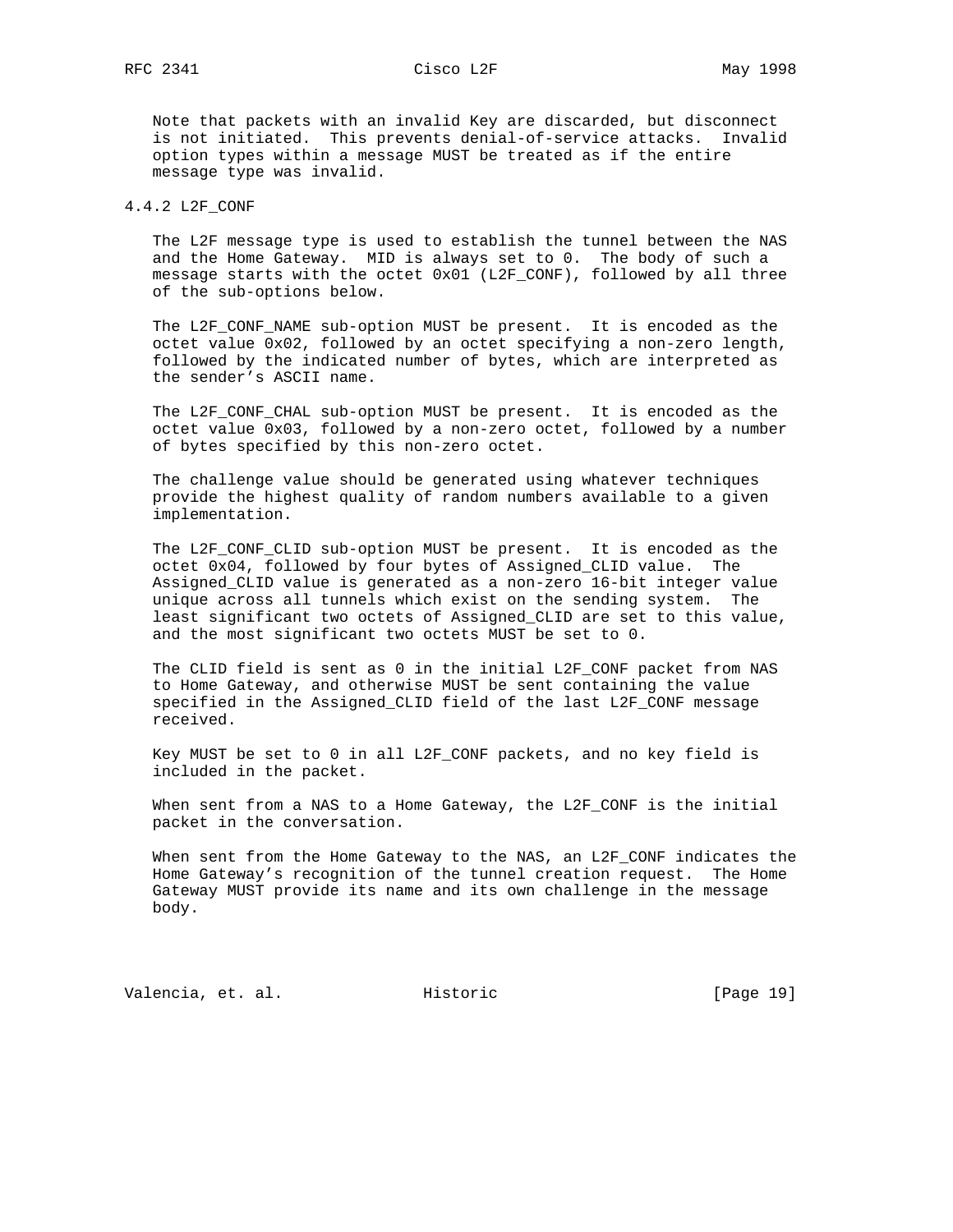In all packets following the L2F\_CONF, the Key MUST be set to the CHAP-style hash of the received challenge bytes. The CHAP-style hash is done over the concatenation of the low 8 bits of the assigned CLID, the secret, and the challenge value. Generation of the 32-bit key value is discussed in section 4.2.11.

### 4.4.3 L2F\_OPEN, tunnel establishment

 The L2F\_OPEN message is used to provide tunnel setup closure (for a MID of 0) or to establish a client connection within a tunnel previously established by L2F\_CONF and L2F\_OPEN messages (MID not equal to 0). This section describes tunnel establishment; section 4.4.4 following describes clients established within the tunnel.

 An L2F\_OPEN for tunnel establishment MUST contain only the sub-option 0x03, L2F\_OPEN\_RESP. This option MUST be followed by the octet 0x10, specifying the size of the 128-bit MD5 digest resulting from encrypting the challenge value in the L2F\_CONF, along with the low byte of the Assigned\_CLID. After this byte MUST be the sixteen bytes of the generated MD5 digest.

 If during tunnel establishment an L2F\_OPEN is received with an incorrect L2F\_OPEN\_RESP, the packet MUST be silently discarded. It is recommended that such an event generate a log event as well.

### 4.4.4 L2F\_OPEN, client establishment

An L2F OPEN (with non-zero MID) sent from the NAS to the Home Gateway indicates the presence of a new dial-in client. When sent back from the Home Gateway to the NAS, it indicates acceptance of the client. This message starts with the octet 0x02. When sent from the NAS, it may contain further sub-options. When sent from the Home Gateway, it may not contain any sub-options. All further discussion of sub options in this section apply only to the NAS to Home Gateway direction.

 The L2F\_OPEN\_TYPE sub-option MUST be present. It is encoded as the octet 0x06, followed by a single byte describing the type of authentication the NAS exchanged with the client in detecting the client's claimed identification. Implicit in the authentication type is the encapsulation to be carried over the life of the session. The authentication types are:

 0x01 Textual username/password exchange for SLIP 0x02 PPP CHAP 0x03 PPP PAP 0x04 PPP no authentication 0x05 SLIP no authentication

Valencia, et. al. Historic [Page 20]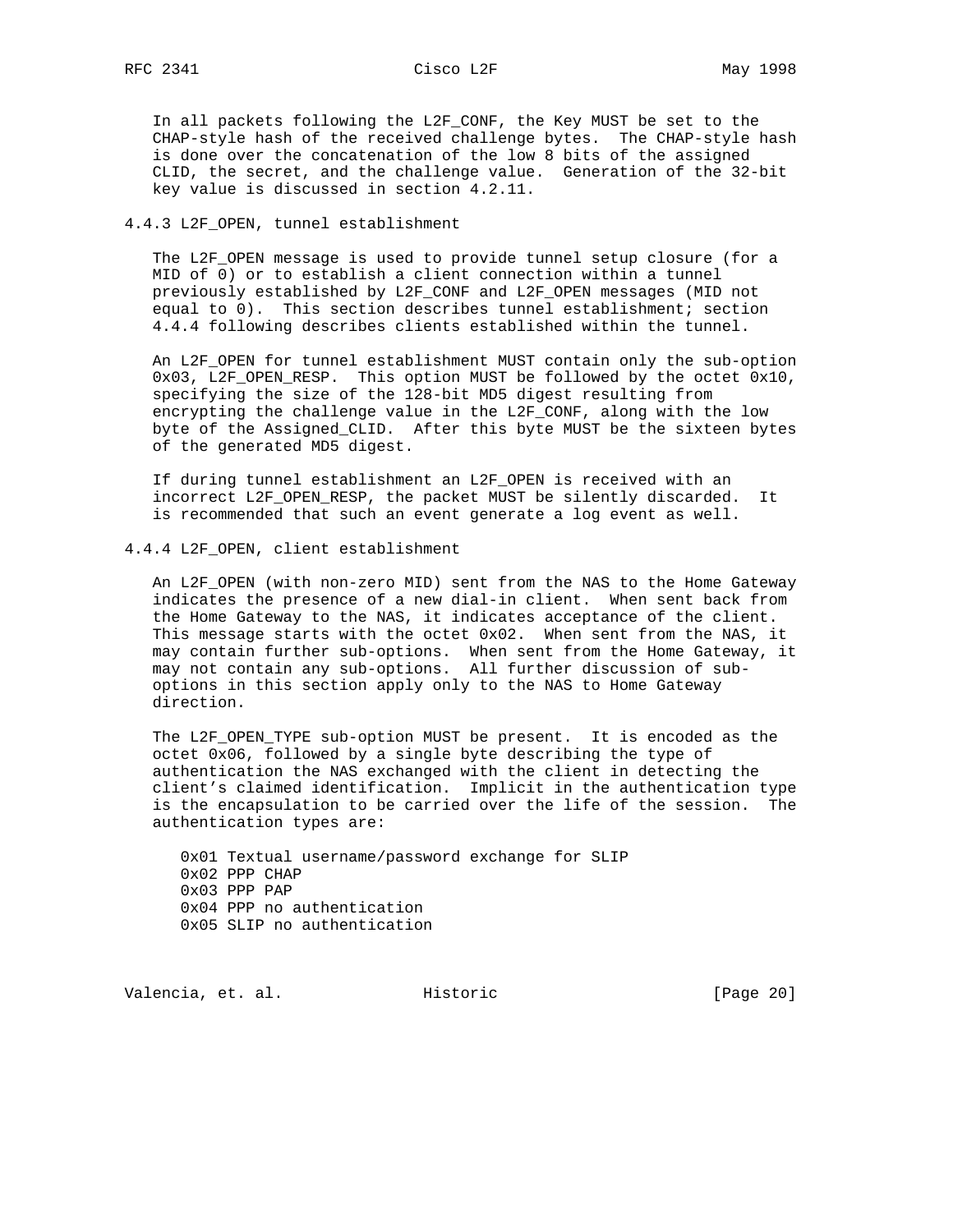The L2F\_OPEN\_NAME sub-option is encoded as the octet 0x01, followed by an octet specifying the length of the name, followed by the indicated number of bytes of the name. This field MUST be present for any authentication type except 0x04 (None). It MUST contain the name specified in the client's authentication response.

 The L2F\_OPEN\_CHAL sub-option is encoded as the octet 0x02, followed by an octet specifying the length of the challenge sent, followed by the challenge itself. This field is only present for CHAP, and MUST contain the challenge value sent to the client by the NAS.

 The L2F\_OPEN\_RESP sub-option is encoded as the octet 0x03, followed by an octet specifying the length of the response received, followed by the client's response to the challenge. For CHAP, this field contains the response value received by the NAS. For PAP or textual authentication, it contains the clear text password received from the client by the NAS. This field is absent for authentication 0x04 "None".

 The L2F\_ACK\_LCP1 and L2F\_ACK\_LCP2 sub-options are encoded as the octets 0x04 and 0x05 respectively, followed in either case by two octets in network byte order specifying the length of the LCP CONFACK last received from or sent to the client. Following these octets is an exact copy of the CONFACK packet. L2F\_ACK\_LCP1 specifies a copy of the closing CONFACK received from the client, and L2F\_ACK\_LCP2 specifies a copy of the closing CONFACK sent to the client by the NAS.

 The L2F\_REQ\_LCP0 sub-option is encoded as the octet 0x08, followed by two octets in network byte order specifying the length of the LCP CONFREQ initially received from the client. This may be used by the Home Gateway to detect capabilities of the client which were negotiated away while starting LCP with the NAS. Detection of such options may be used by the Home Gateway to decide to renegotiate LCP.

 The L2F\_OPEN\_ID sub-option is encoded as the octet 0x06, followed by a single octet. This sub-option is only present for CHAP; the single octet contains the CHAP Identifier value sent to the client during the CHAP challenge.

 The Home Gateway may choose to ignore any sub-option of the L2F\_OPEN, and accept the connection anyway. The Home Gateway would then have to undertake its own LCP negotiations and authentication. To maximize the transparency of the L2F tunnel, it is recommended that extra negotiations and authentication be avoided if possible.

Valencia, et. al. Historic [Page 21]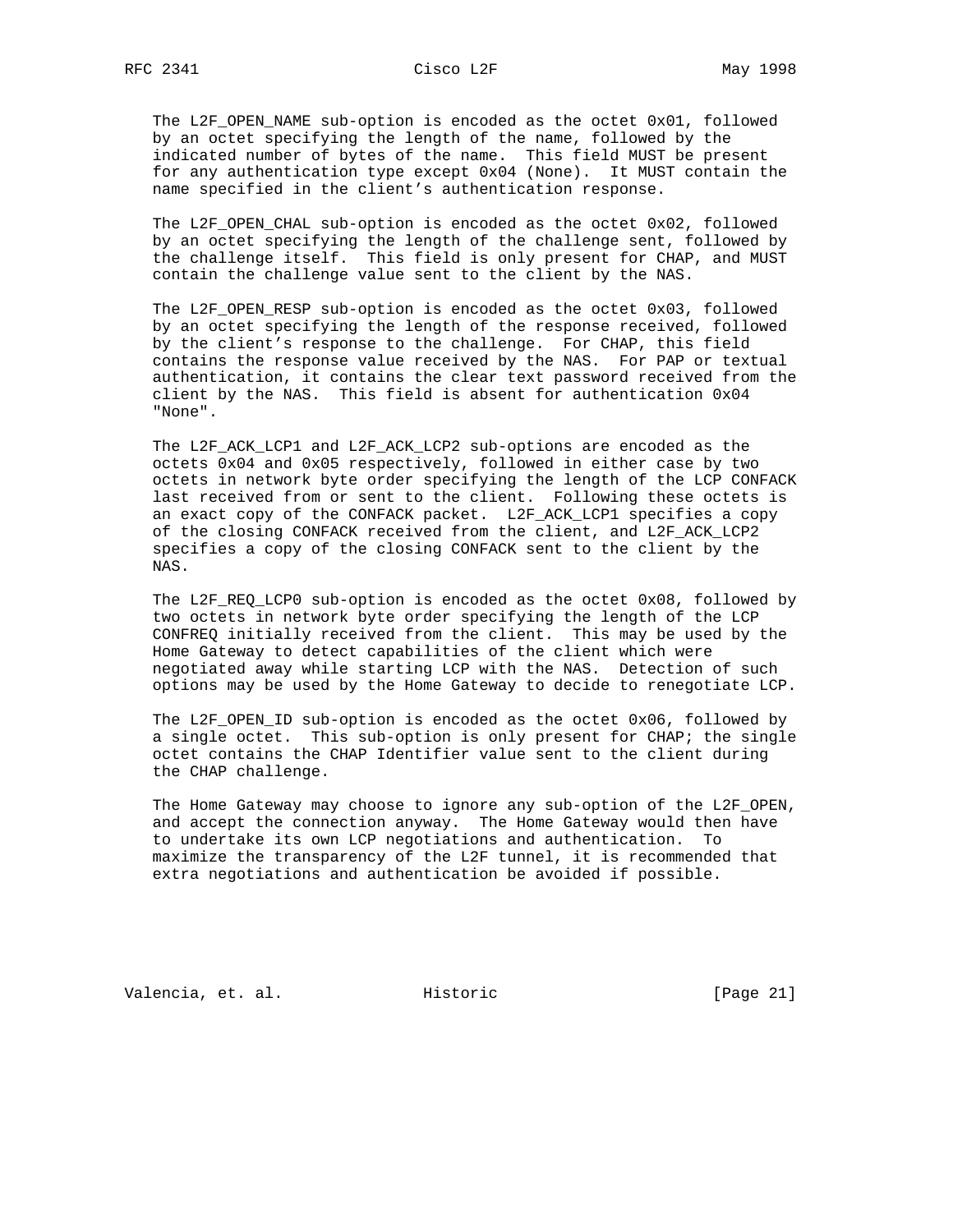### 4.4.5 L2F\_CLOSE

 This message is encoded as the byte 0x03. An L2F\_CLOSE may be sent by either side of the tunnel at any time. When sent with MID of 0, it indicates the desire to terminate the entire tunnel and all clients within the tunnel. When sent from the Home Gateway in response to an L2F\_OPEN, it indicates that the Home Gateway has declined the connection. When sent with a non-zero MID, it indicates the termination of that client within the tunnel.

 The L2F\_CLOSE\_WHY sub-option is encoded as the byte 0x01 followed four bytes in network byte order specifying a bit mask of reasons for the disconnection. The bits are encoded as:

 0x00000001 Authentication failed 0x00000002 Out of resources 0x00000004 Administrative intervention 0x00000008 User quota exceeded 0x00000010 Protocol error 0x00000020 Unknown user 0x00000040 Incorrect password 0x00000080 PPP configuration incompatible 0x00000100 Wrong multilink PPP destination

 Bits in the mask 0xFF000000 are reserved for per-vendor interpretation.

 An implementation can choose to not provide status bits even if it detects a condition described by one of these bits. For instance, an implementation may choose to not use 0x00000020 due to security considerations, as it can be used to probe user name space.

 The L2F\_CLOSE\_STR sub-option is encoded as the byte 0x02, followed by a two-byte length in network byte order, followed by the indicated number of bytes, which are interpreted as descriptive ASCII text associated with the disconnection. This string may be ignored, but could be recorded in a log to provide detailed or auxiliary information associated with the L2F\_CLOSE.

### 4.4.6 L2F\_ECHO

 Transmission of L2F\_ECHO messages is optional. If an implementation transmits L2F\_ECHO messages, it MUST not transmit more than one such request each second. The payload size MUST be 64 bytes or less in length. It is recommended that at least 5 L2F\_ECHO messages be sent without response before an implementation assumes that its peer has terminated.

Valencia, et. al. Historic [Page 22]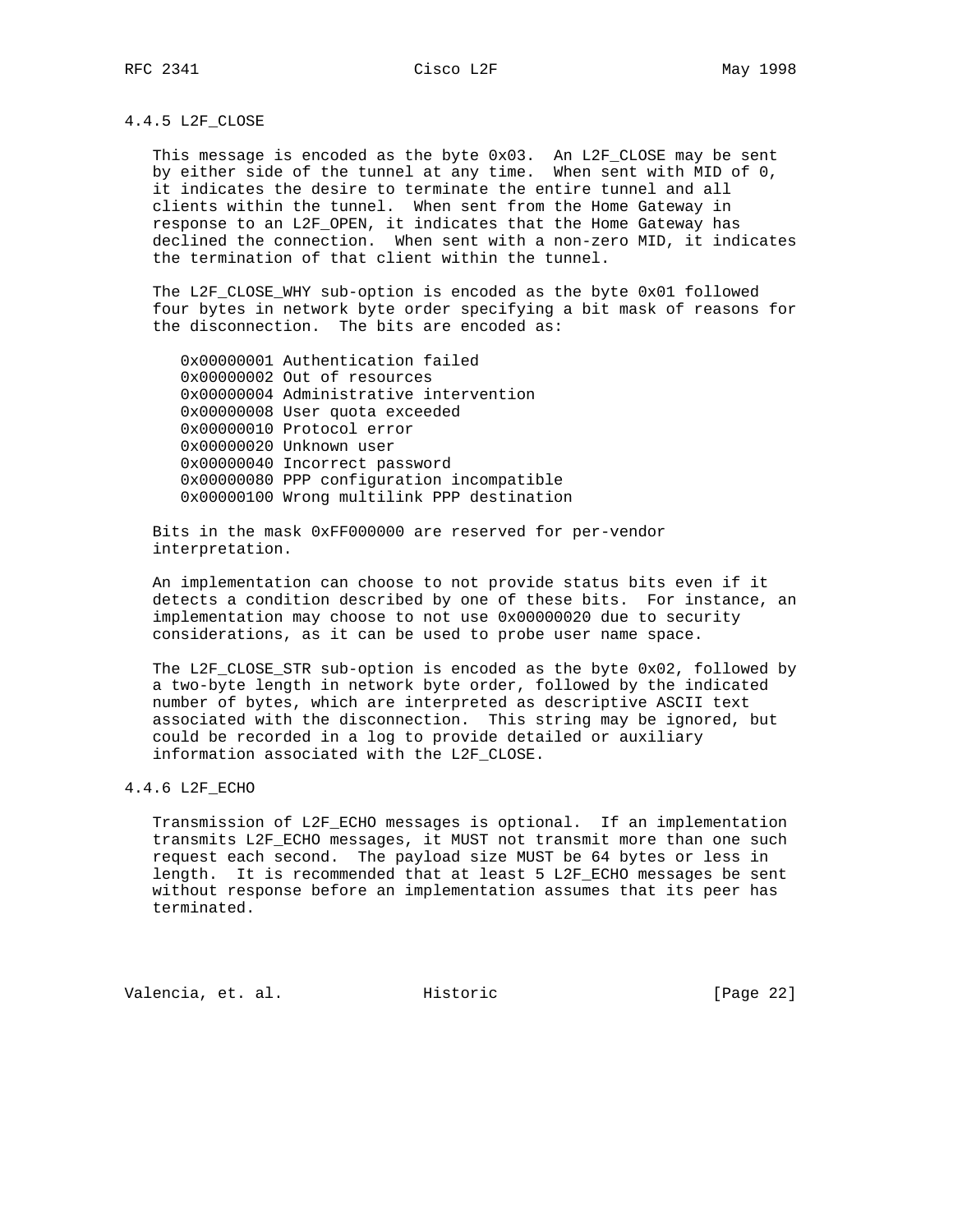The L2F\_ECHO message is encoded as the single byte 0x04. It may be sent by either side once the tunnel is established. MID MUST be 0. An L2F\_ECHO\_RESP (documented below) MUST be sent back in response.

4.4.7 L2F\_ECHO\_RESP

 All implementations MUST respond to L2F\_ECHO, using L2F\_ECHO\_RESP. The received packet MUST be sent back verbatim, except that the CLID, sequence number, and checksum (if any) MUST be updated, and the L2F\_ECHO message type changed to an L2F\_ECHO\_RESP. Payload data following the 0x04 octet, if any, MUST be preserved in the response.

 When an L2F\_ECHO\_RESP is received, the payload data may be used to associate this response with a previously sent L2F\_ECHO, or the packet may be silently discarded.

4.5 L2F Message Delivery

 L2F is designed to operate over point-to-point unreliable links. It is not designed to provide flow control of the data traffic, nor does it provide reliable delivery of this traffic; each protocol tunnel carried via L2F is expected to manage flow control and retry itself. Thus, it is only L2F control messages which must be retransmitted; this process is described in this section.

### 4.5.1 Sequenced delivery

 All L2F control messages (i.e., those L2F packets with a protocol type of 0x01) are transmitted with a sequence number. The sequence number is a per-L2F tunnel free running counter which is incremented (modulo 256) after each packet is transmitted. It is used to permit the receiving end to detect duplicated or out-of-order packets, and to discard such packets. Section 4.2.5 describes the process in detail.

### 4.5.2 Flow control

 L2F control messages are expected to be exchanged lock-step. Thus, per-client activities can not occur until tunnel setup is complete. Neither can one client be serviced until the L2F message exchange is complete for a previous client. Thus, it is expected that rarely--if ever--should a flow control action be required. If the input queue of L2F control messages reaches an objectionable level for an implementation, the implementation may silently discard all messages in the queue to stabilize the situation.

Valencia, et. al. Historic [Page 23]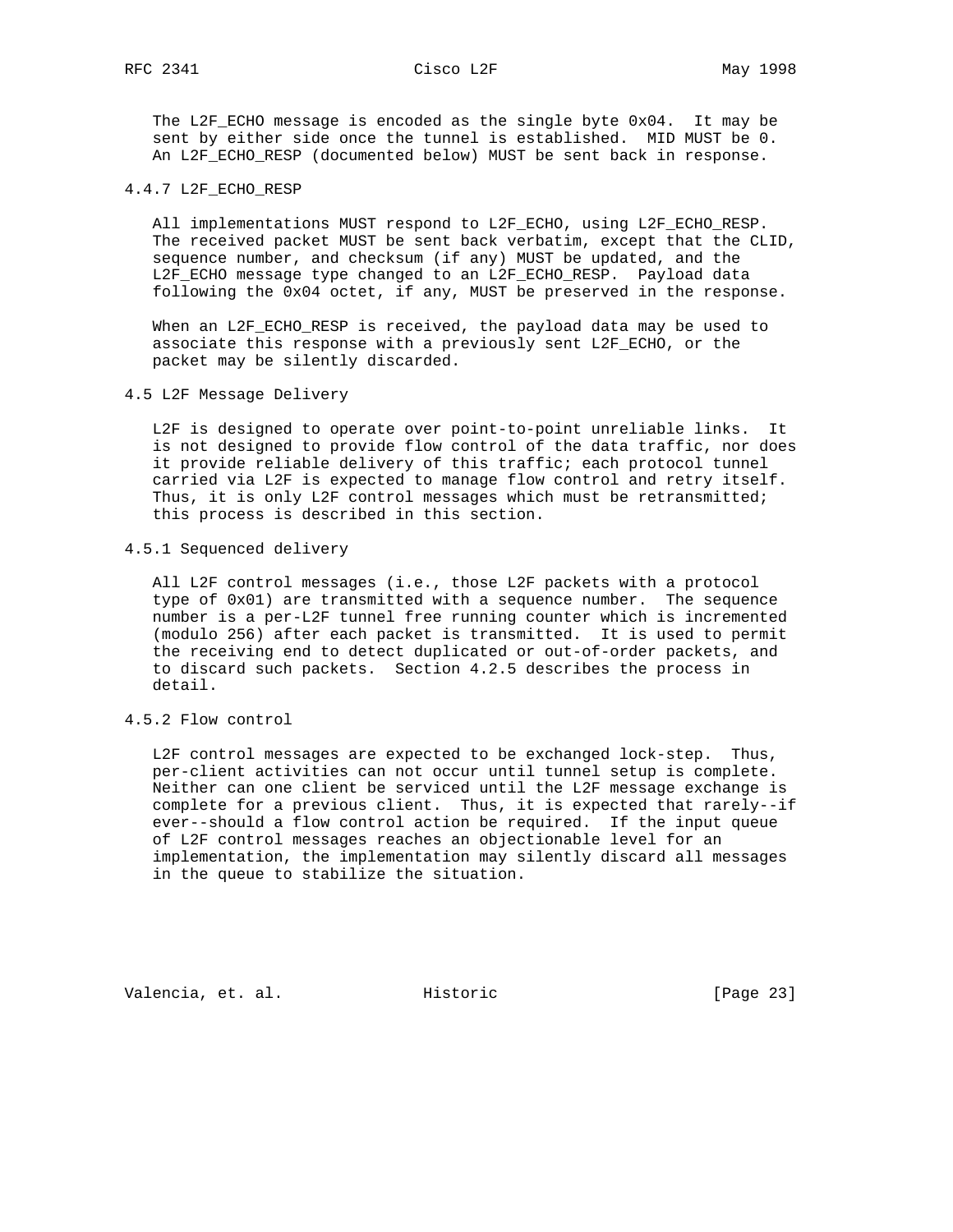# RFC 2341 Cisco L2F Cisco May 1998

4.5.3 Tunnel State table

 The following enumerates the handling of L2F messages for tunnel creation in state table format. Events name an L2F\_ message type (the L2F\_ portion of the named message is omitted to permit a more compact table). A start ("\*") matches any event not otherwise matched for the named state.

 A NAS starts at initial state Start0, sending a packet before waiting for its first event. A Home Gateway starts at Start1, waiting for an initial packet to start service.

 If an event is not matched for a given state, the packet associated with that event is silently discarded.

Tunnel establishment (MID == 0), NAS side.

| State  | Event                  | Action                | New State |
|--------|------------------------|-----------------------|-----------|
|        |                        |                       |           |
| Start0 |                        | Send CONF             | Startl    |
| Start1 | CONF                   | Send OPEN             | Start2    |
|        | Start1 timeout 1-3     | Send CONF             | Start1    |
| Startl | timeout 4              | Clean up tunnel       | (done)    |
| Start2 | OPEN                   | (initiate 1st client) | Open1     |
|        | $Start2$ timeout $1-3$ | Send OPEN             | Start2    |
| Start2 | timeout 4              | Clean up tunnel       | (done)    |
| Open1  | OPEN                   | Send OPEN             | Open1     |
| Open1  | CLOSE                  | Send CLOSE            | Close1    |
| Open1  | no MIDs open           | Send CLOSE            | Close2    |
| Close1 | CLOSE                  | Send CLOSE            | Close1    |
| Close1 | timeout 4              | Clean up tunnel       | (done)    |
| Close2 | CLOSE                  | Clean up tunnel       | (done)    |
|        | Close2 timeout 1-3     | Send CLOSE            | Close2    |
| Close2 | timeout 4              | Clean up tunnel       | (done)    |
|        |                        |                       |           |

Tunnel establishment (MID == 0), Home Gateway side.

| State  | Event             | Action              | New State |
|--------|-------------------|---------------------|-----------|
|        |                   |                     |           |
| Start0 | CONF              | Send CONF           | Start1    |
| Start1 | CONF              | Send CONF           | Start1    |
| Start1 | OPEN              | Send OPEN           | Open1     |
| Start1 | timeout 4         | Clean up tunnel     | (done)    |
| Open1  | OPEN              | Send OPEN           | Open1     |
| Open1  | (MID > 0)<br>OPEN | (1st client, below) | Open2     |
| Open1  | CLOSE             | Send CLOSE          | Close1    |
| Open1  | timeout 4         | Clean up tunnel     | (done)    |

Valencia, et. al. Historic [Page 24]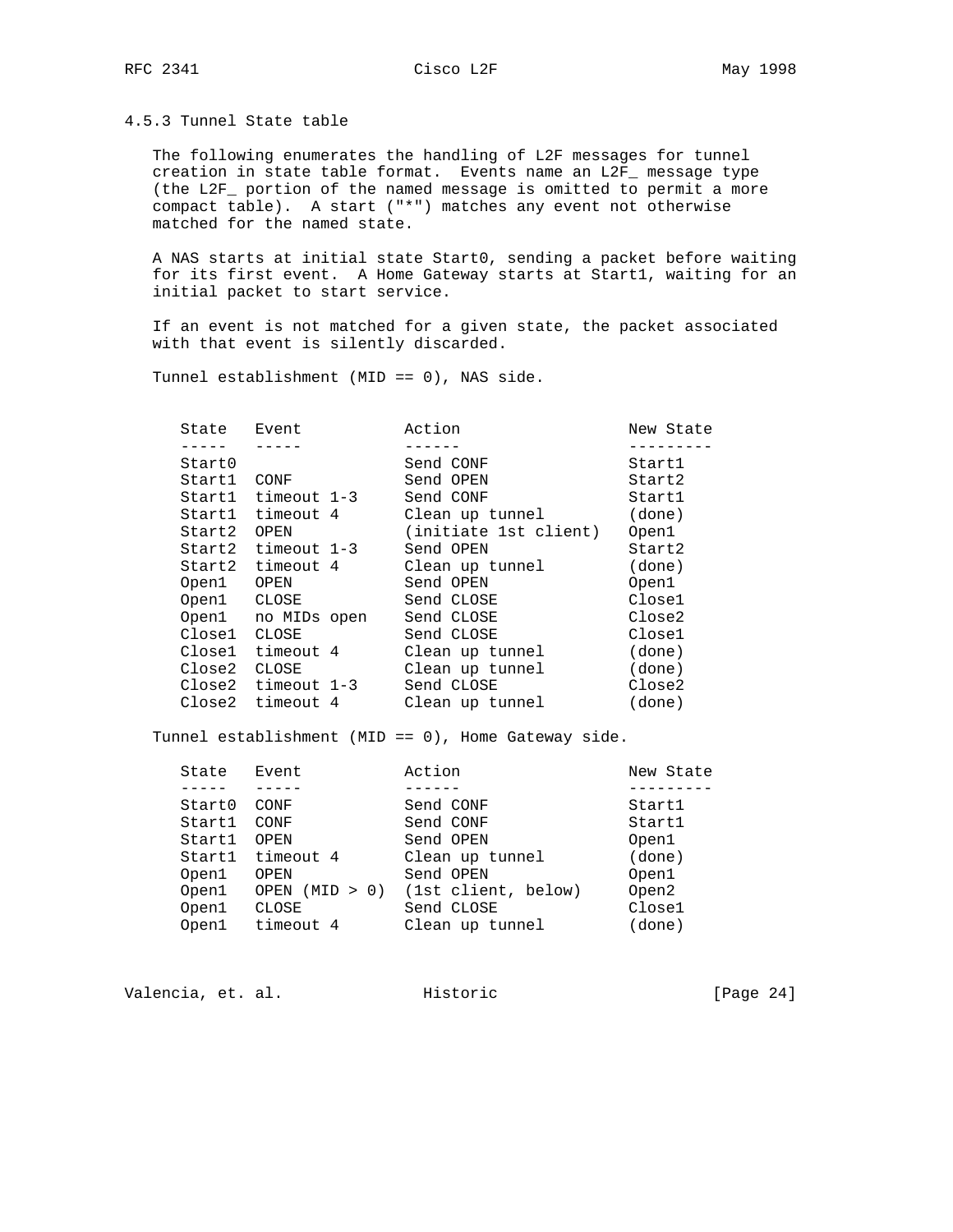| Open2        | OPEN (MID > 0) (below) |                 | Open2  |
|--------------|------------------------|-----------------|--------|
| Open2 CLOSE  |                        | Send CLOSE      | Close1 |
| Close1 CLOSE |                        | Send CLOSE      | Close1 |
|              | Closel timeout 4       | Clean up tunnel | (done) |

# 4.5.4 Client State table

 This table is similar to the previous one, but enumerates the states for a client connection within a tunnel in the opened state from 4.5.3. As this sequence addresses clients, MID will be non-zero.

Client establishment (MID != 0), NAS side.

| State  | Event              | Action              | New State  |
|--------|--------------------|---------------------|------------|
|        |                    |                     |            |
| Start0 |                    | Send OPEN           | Startl     |
| Start1 | OPEN               | (enable forwarding) | Open1      |
| Startl | CLOSE              | Clean up MID        | (MID done) |
|        | Start1 timeout 1-3 | Send OPEN           | Startl     |
| Start1 | timeout 4          | Clean up MID        | (MID done) |
|        | Start1 client done | Send CLOSE          | Close2     |
| Open1  | OPEN               | (no change)         | Open1      |
|        | Open1 CLOSE        | Send CLOSE          | Close1     |
|        | Open1 client done  | Send CLOSE          | Close2     |
| Closel | CLOSE              | Send CLOSE          | Close1     |
| Close1 | timeout 4          | Clean up MID        | (MID done) |
| Close2 | CLOSE              | Clean up MID        | (MID done) |
|        | Close2 timeout 1-3 | Send CLOSE          | Close2     |
| Close2 | timeout 4          | Clean up MID        | (MID done) |
|        |                    |                     |            |

Client establishment (MID != 0), Home Gateway side.

| Event              | Action       | New State  |
|--------------------|--------------|------------|
|                    |              |            |
| OPEN               | Send OPEN    | Open1      |
| OPEN (fail)        | Send CLOSE   | Close3     |
| OPEN               | Send OPEN    | Open1      |
| CLOSE              | Send CLOSE   | Close1     |
| Open1 client done  | Send CLOSE   | Close2     |
| CLOSE              | Send CLOSE   | Close1     |
| timeout 4          | Clean up MID | (MID done) |
| CLOSE              | Clean up MID | (MID done) |
| Close2 timeout 1-3 | Send CLOSE   | Close2     |
| timeout 4          | Clean up MID | (MID done) |
| OPEN               | Send CLOSE   | Close3     |
| Close3 timeout 4   | Clean up MID | (MID done) |
|                    |              |            |

Valencia, et. al. Historic [Page 25]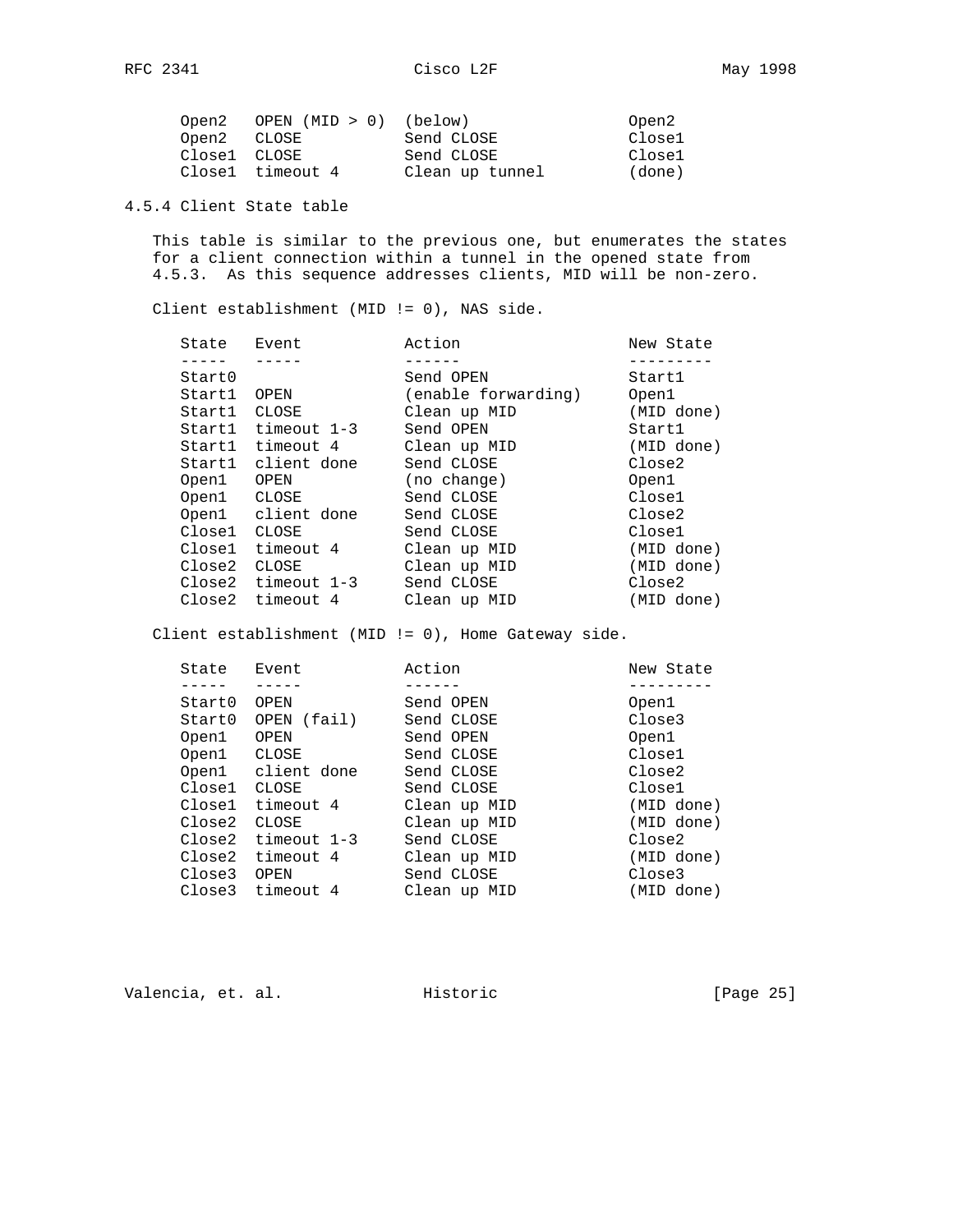# 5. Protocol Considerations

 Several aspects of operation over L2F, while outside the realm of the protocol description itself, serve to clarify the operation of L2F.

### 5.1 PPP Features

 Because L2F in operation carries uninterpreted frames, it permits operation of features without explicit knowledge of these features. For instance, if a PPP session is carried, L2F is simply transporting HDLC frames. The two PPP endpoints can negotiate higher-level features, such as reliable link, compression, multi-link, or encryption. These features then operate between the two PPP endpoints (the dial-in client on one end, and the Home Gateway on the other), with L2F continuing to simply ship HDLC frames back and forth.

 For similar reasons, PPP echo requests, NCP configuration negotiation, and even termination requests, are all simply tunneled HDLC frames.

### 5.2 Termination

 As L2F simply tunnels link-layer frames, it does not detect frames like PPP TERMREQ. L2F termination in these scenarios is driven from a protocol endpoint; for instance, if a Home Gateway receives a TERMREQ, its action will be to "hang up" the PPP session. It is the responsibility of the L2F implementation at the Home Gateway to convert a "hang up" into an L2F\_CLOSE action, which will shut down client's session in the tunnel cleanly. L2F\_CLOSE\_WHY and L2F\_CLOSE\_STR may be included to describe the reason for the shutdown.

### 5.3 Extended Authentication

 L2F is compatible with both PAP and CHAP protocols. SLIP does not provide authentication within the protocol itself, and thus requires an ASCII exchange of username and password before SLIP is started. L2F is compatible with this mode of operation as well.

 One-time password cards have become very common. To the extent the NAS can capture and forward the one-time password, L2F operation is compatible with password cards. For the most general solution, an arbitrary request/response exchange must be supported. In an L2F environment, the protocol must be structured so that the NAS can detect the apparent identity of the user and establish a tunnel connection to the Home Gateway, where the arbitrary exchange can occur.

Valencia, et. al. Historic [Page 26]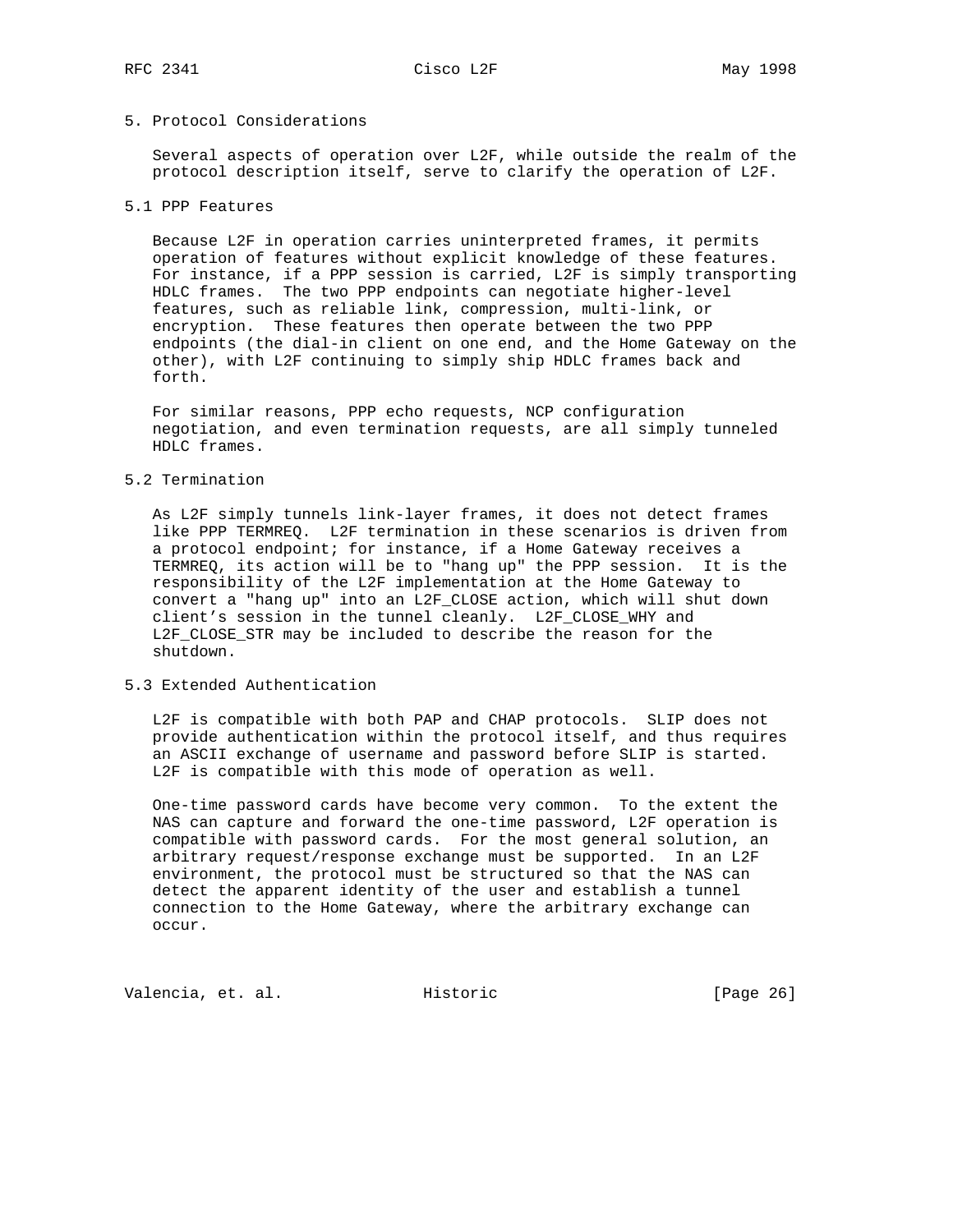### 5.4 MNP4 and Apple Remote Access Protocol

 L2F appears compatible with Apple's ARAP protocol. Its operation under L2F has not been described simply because this experimental RFC does not have a corresponding implementation of such operation.

5.5 Operation of IP and UDP

 L2F tries to be self-describing, operating at a level above the particular media over which it is carried. However, some details of its connection to media are required to permit interoperable implementations. This section describes the issues which have been found when operating L2F over IP and UDP.

 L2F uses the well-known UDP port 1701 [4]. The entire L2F packet, including payload and L2F header, is sent within a UDP datagram. The source and destination ports are the same (1701), with demultiplexing being achieved using CLID values. It is legal for the source IP address of a given CLID to change over the life of a connection, as this may correspond to a peer with multiple IP interfaces responding to a network topology change. Responses should reflect the last source IP address for that CLID.

 IP fragmentation may occur as the L2F packet travels over the IP substrate. L2F makes no special efforts to optimize this. A NAS implementation MAY cause its LCP to negotiate for a specific MRU, which could optimize for NAS environments in which the MTUs of the path over which the L2F packets are likely to travel have a consistent value.

6.0 Acknowledgments

 L2F uses a packet format inspired by GRE [5]. Thanks to Fred Baker for consultation, Dave Carrel for consulting on security aspects, and to Paul Traina for philosophical guidance.

- 7.0 References
	- [1] Romkey, J., "A Nonstandard for Transmission of IP Datagrams over Serial Lines: SLIP", RFC 1055, June 1988.
	- [2] Simpson, W., "The Point-to-Point Protocol (PPP)", STD 51, RFC 1661, July 1994.
	- [3] Simpson, W., "PPP in HDLC-like Framing", STD 51,, RFC 1662, July 1994.

Valencia, et. al. Historic [Page 27]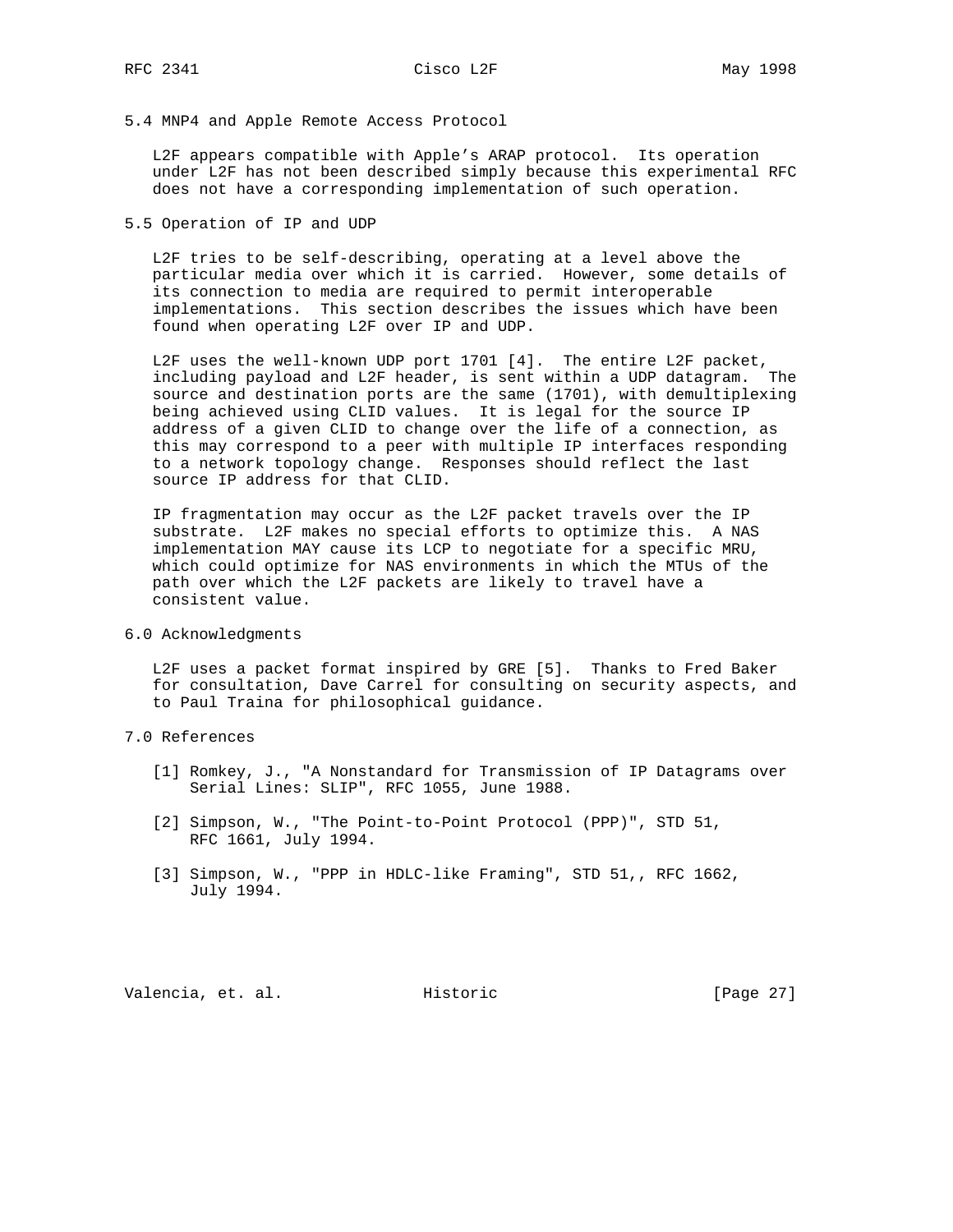- [4] Reynolds, J., and J. Postel, "Assigned Numbers", STD 2, RFC 1700, October 1994.
- [5] Hanks, S., Li, T., Farinacci, D., and P. Traina, "Generic Routing Encapsulation (GRE)", RFC 1701, October 1994.

8.0 Security Considerations

Security issues are discussed in Section 3.1.

9.0 Authors' Addresses

 Tim Kolar Cisco Systems 170 West Tasman Drive San Jose CA 95134-1706

EMail: tkolar@cisco.com

 Morgan Littlewood Cisco Systems 170 West Tasman Drive San Jose CA 95134-1706

EMail: littlewo@cisco.com

 Andy Valencia Cisco Systems 170 West Tasman Drive San Jose CA 95134-1706

EMail: valencia@cisco.com

Valencia, et. al. Historic [Page 28]